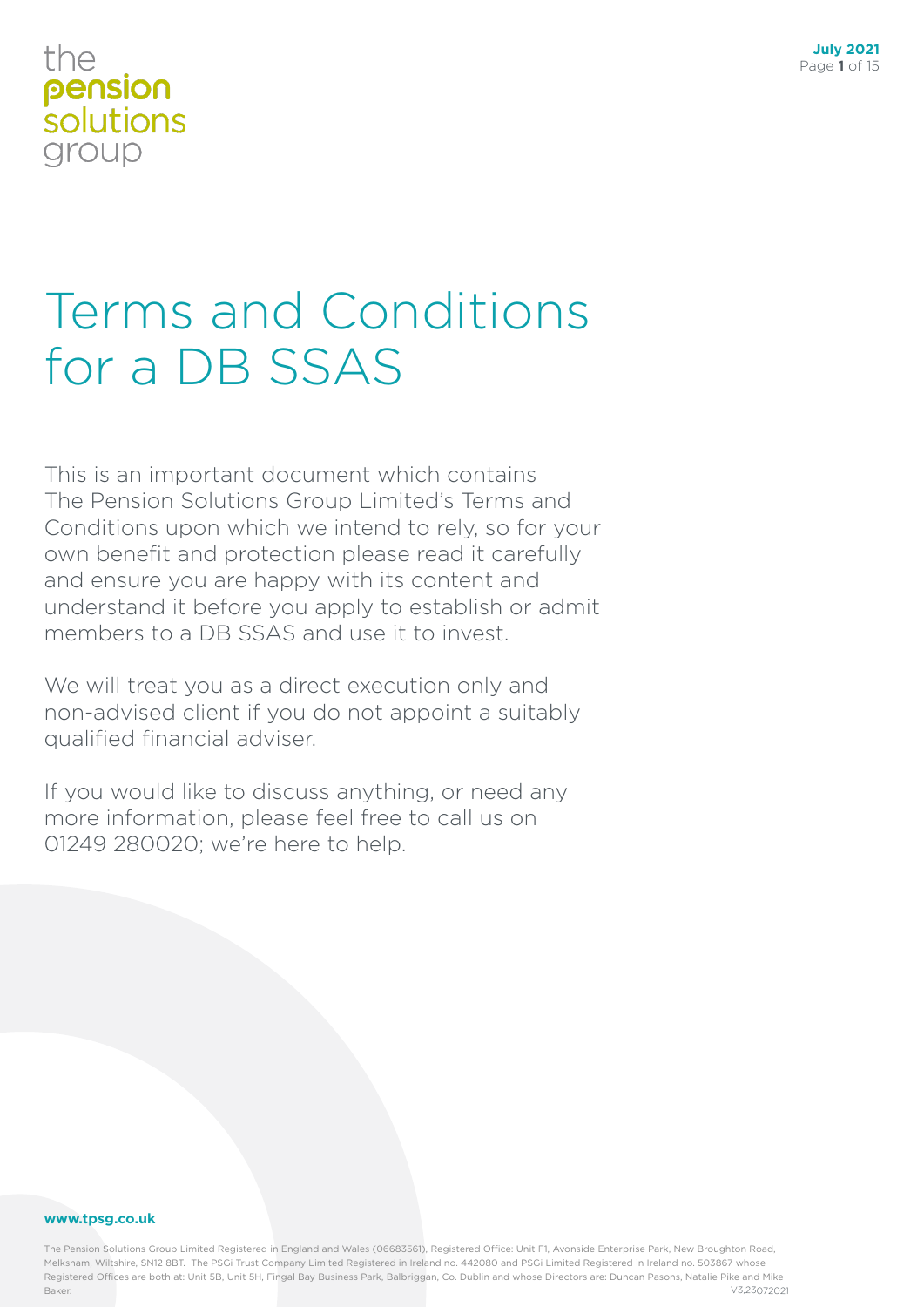#### **Terms and Conditions for a DB SSAS**

If you need assistance, please call us: 01249 280020

These Terms and Conditions will apply to you once you submit an application to us in your capacity as Principal Employer to establish a DB SSAS provided by The Pension Solutions Group Limited. They set out your rights and responsibilities when you establish the DB SSAS and the rights and responsibilities of the members and trustees when they join and invest through (and our rights and responsibilities when we supply) the DB SSAS. THE PENSION SOLUTIONS GROUP LIMITED (company number 06683561) acts as Scheme Administrator. The Independent Trustee and the member trustees will be appointed by the SSAS Trust Deed to act as the Trustees of the SSAS. The registered office of PSG and its associated companies are at Unit F1, Avonside Enterprise Park, New Broughton Road, Melksham, Wiltshire, SN12 8BT

#### **1 THE AGREEMENT**

1.1 The Client Agreement (a contract entered into between you and us) and these Terms and Conditions represent the entire agreement between you and us ("the Parties") and constitute the entire agreement ("the Agreement").

#### **2 MEMBER ARRANGEMENTS**

- 2.1 If you admit individuals to the membership of the SSAS, we will create one or more arrangements in the SSAS for the member in which will reside the member's benefits. Each member's benefits will be comprised of such cash and other investment assets that shall exist in such combination and of such value from time to time as derived from such pension contributions made to the SSAS by you or on behalf of the member and from such pensions transferred to the SSAS from the member's other registered pension schemes;
- 2.2 you will provide us with proof of identity and proof of address in accordance with the exact requirements detailed in our Member Application for DB SSAS. We use an Anti-Money Laundering & Compliance platform to confirm your identity and address, the identity and address of anyone else providing or receiving monies on your behalf and, where required, the identity and address of other connected parties. As part of these checks, the Anti-Money Laundering & Compliance platform uses credit reference agencies to verify identity and address details. By entering into the Agreement you confirm that you consent to the above;
- 2.3 you agree that where we suspect fraud, we may share information about you or an individual being admitted to the membership of the SSAS with a fraud prevention agency. Where information in your application is incomplete or incorrect we may adjust your application to make it valid, but we are not bound to do so. We will only make changes using details you have previously given to us in writing;
- 2.4 we may refuse your application or any other

instructions at our absolute discretion and we may not provide you with a reason for doing so. We may refuse your application for, but not limited to, the following reasons: provision of incomplete or untruthful information by you, your failure to observe these Terms and Conditions, a disagreement or dispute with us, as a result of regulatory or legal requirements, or for another commercial reason.

#### **3 TERM**

- 3.1 The provisions of the Agreement (the Client Agreement and these Terms and Conditions) govern the terms of the contract between you and us;
- 3.2 the contract renews on the anniversary date of the Client Agreement. Subsequent contract periods are governed by the Client Agreement and the Terms and Conditions published and in force during the contract period. The Agreement is operative from the date you submit your Application to us, whether we accept it or not, and it remains valid thereafter until termination in accordance with Clause 36.

#### **4 SERVICES**

- 4.1 The SSAS is an occupational pension scheme regulated by the Pension Regulator and we shall provide administration services in our capacity as Scheme Administrator for the SSAS. The services provided to you by us are specified in our UK SSAS Services and Fees. Fees will be charged for the provision of establishment, administration, transaction and consultancy services in accordance with Clause 7 of these Terms and Conditions;
- 4.2 we may provide additional services to you not included in the annual fee and the services available, together with the current fees for those services, are set out in our Services and Fees. You may request from us a quotation of fees for other services that we may be able to provide at our discretion;
- 4.3 the services described in Clause 4.1 and Clause 4.2 shall collectively be known as ("the Services");

#### **www.tpsg.co.uk**

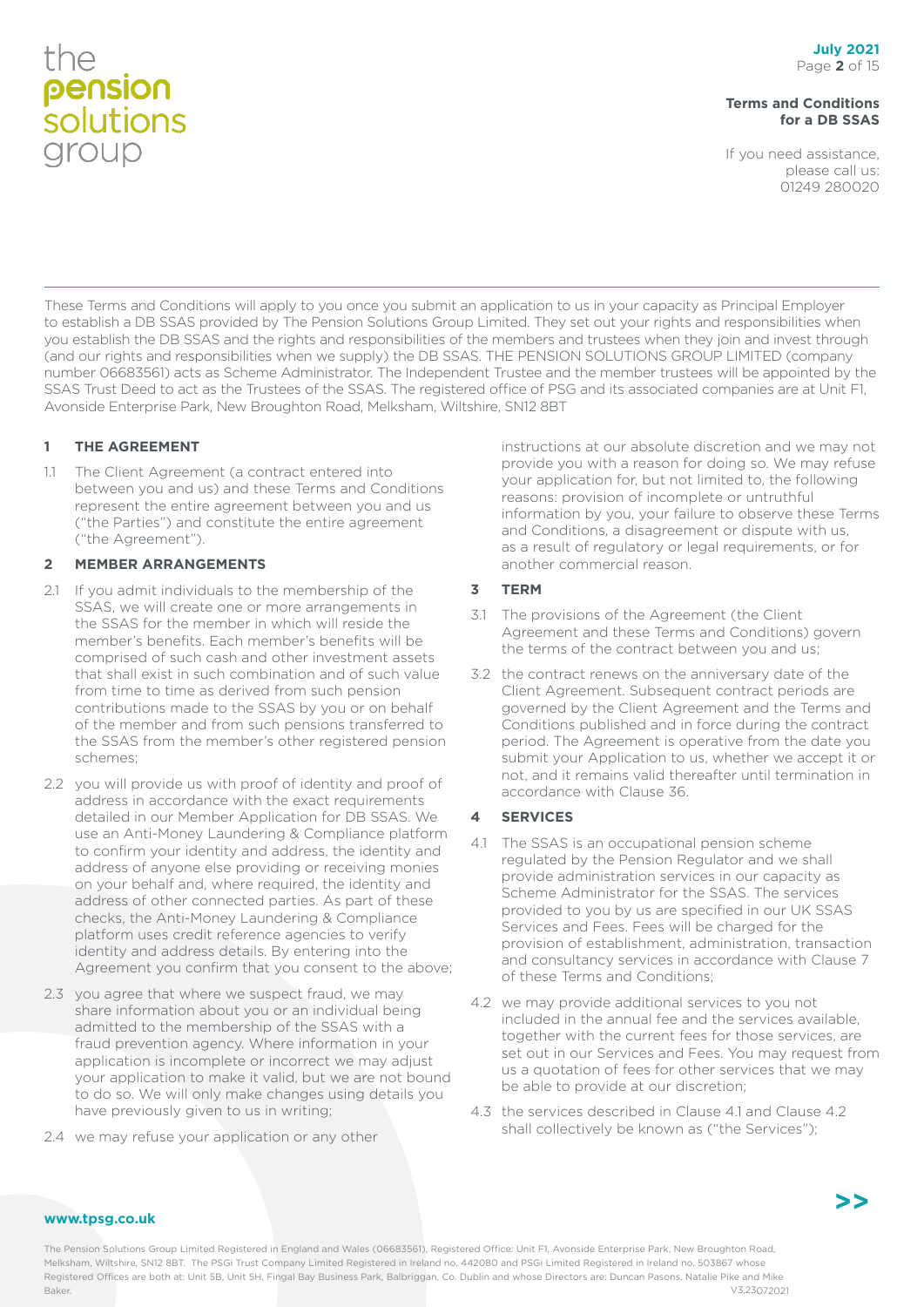#### **Terms and Conditions for a DB SSAS**

If you need assistance, please call us: 01249 280020

4.4 we may engage our other group companies or third parties in the performance of the Services.

#### **5 ADVICE**

- 5.1 We will not provide you or the members trustees with any form of financial advice, actuarial advice, legal advice, taxation advice, pension advice (including general or specialist pension transfer) or any other kind of specialist advice. You and the member trustees are responsible for obtaining and funding such advice, unless it is a bona fide cost of the SSAS, and the advice you and the member trustees receive is the sole responsibility of the party advising you. We will not have sight of, review, comment or opine on any advice you and the member trustees are provided with under any circumstance, whether you follow the advice or not, as we are not authorised or qualified to provide advice and this is not a service that we provide or a service contained within the Services under these Terms and Conditions;
- 5.2 we recommend that you and the member trustees seek regulated independent financial advice from a suitably qualified FCA authorised adviser in respect of all aspects of the SSAS, including but not limited to the decision to select and to establish the SSAS, pension contributions, pension transfers, SSAS Investments, the drawing of pension benefits, taxation matters, and the effects of all SSAS charges on your SSAS, including investment charges levied on your SSAS by investment managers, advisers or investment providers or those deducted or otherwise met from the SSAS investments themselves, including checking the level of those charges is not excessive, that investment contractual terms are appropriate and are not likely to impact on your and the member trustees' needs and requirements and that you and the member trustees consider the existence of any investment penalties or other withdrawal fees, especially in relation to contractual terms and, where applicable, that the level of any commissions paid to your adviser or a third party are not excessive so that you and the member trustees understand the impact of all charges and commissions on the investment performance of your SSAS investments;
- 5.3 the appointed SSAS Actuary will advise on all actuarial aspects of the funding basis of the SSAS and on all transfers to and from the SSAS and all benefit payments from the SSAS, The Actuary will be remunerated ether by us from the fees you pay to us initially at SSAS establishment or annually at SSAS

renewal, with an appropriate breakdown of fees we will use to meet the Actuary's fees on an initial and annual basis or they will be met from the SSAS or by you where additional work is carried out outside of those services covered by our initial or annual fees. The SSAS Actuary is appointed by the trustees of the SSAS and therefore all fees are ultimately the responsibility of the SSAS Trustees and we will not accept personal responsibility and nor will the Independent Trustee.

- 5.4 the member trustees are responsible for ensuring that the investment strategy assumed as part of any pension transfer advice provided to the member trustees by your and the member trustees adviser is implemented in full on receipt of the transfer by us into your SSAS, and that the investment strategy does not deviate from the advice you have received and you acknowledge that to do so may fundamentally undermine the premise on which the original advice was given to you and the member trustees, notwithstanding the fact that investment decisions may need to be modified in circumstances such as but not limited to, market and investment volatility, regulatory change, the instability of the proposed investment provider, intervention by any applicable regulatory body that might effect the investment decision, the investment itself, the investment provider, or the status of the adviser providing the advice or a decision by us to withdraw an investment option for one of the above reasons;
- 5.5 the member trustees and the adviser are responsible for managing the SSAS investments and, the liquidity needs of the SSAS, whether to fund fees or benefits, and your own income needs;
- 5.6 where the member trustees choose not to take regulated independent financial advice, the decisions that the member trustees make in respect of any transaction relating to the SSAS, including, but not limited, to those transactions summarised in Clause 5.2 of these Terms and Conditions, will be at the member trustees' own risk. All such transactions will automatically be deemed by us to be carried out on a direct execution only and non-advised basis;
- 5.7 if you or the member trustees are an Overseas Client, any UK tax returns or, international tax matters or returns, are your or the member trustees' sole responsibility. We recommend you and the member trustees seek appropriate independent financial, legal and tax advice in the UK and the relevant jurisdiction or territory.

#### **www.tpsg.co.uk**

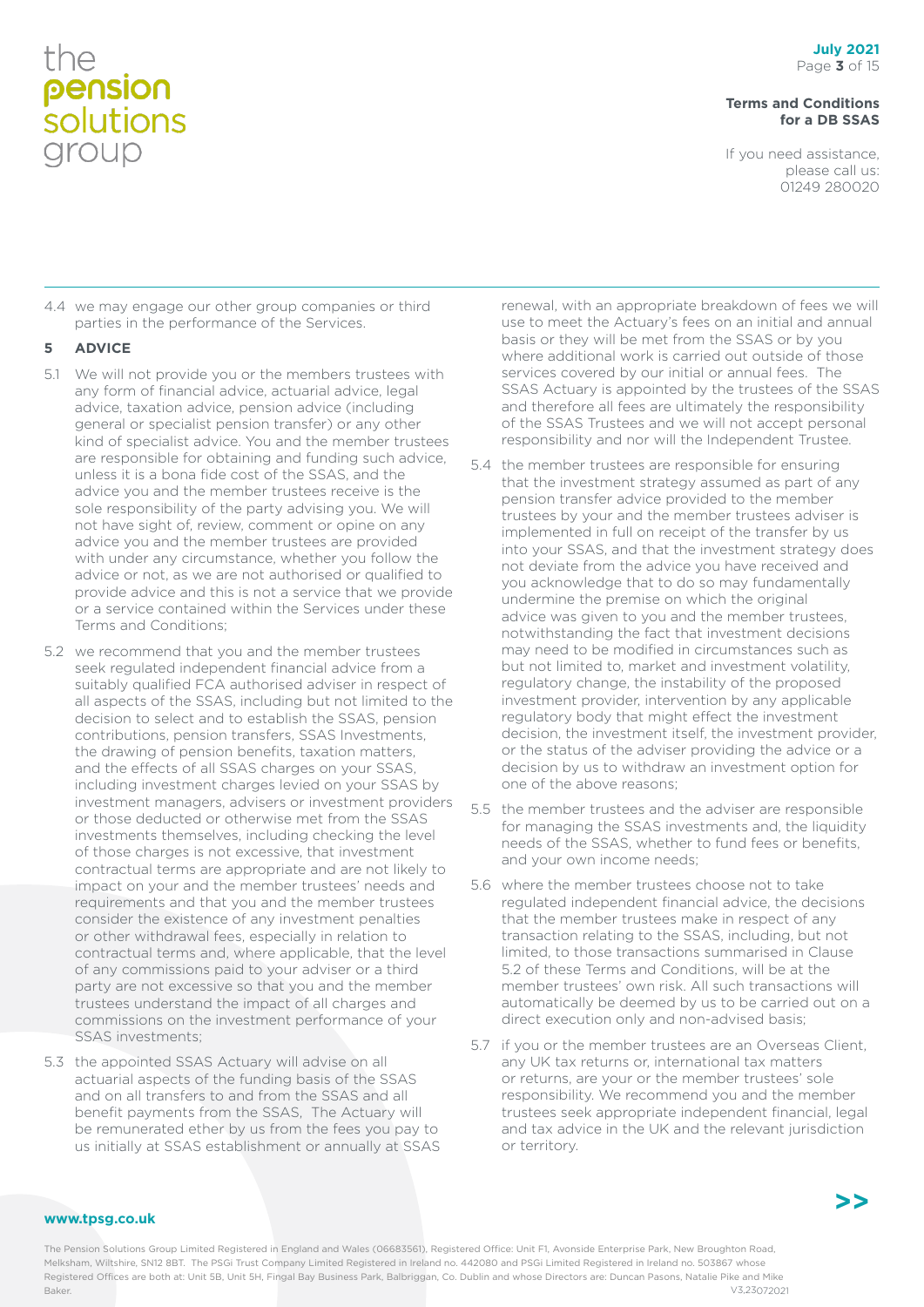#### **Terms and Conditions for a DB SSAS**

If you need assistance, please call us: 01249 280020

#### **6 CHANGES TO THESE TERMS AND CONDITIONS**

6.1 We may change these Terms, and Conditions including the Services and our fees, from time to time in whole or in part, by giving you reasonable notice of the change. We will notify you of changes to the Terms and Conditions by sending you the amended Terms and Conditions by post or by email. We will also make the amended Terms and Conditions available on the TPSG Website:

we will only change these Terms and Conditions for the following reasons:

- a) to reflect changes in the costs and charges that we incur or expect to incur in providing the Services to you, and/or to take into account changes in the rates of inflation, taxes or interest;
- b) to reflect current or future changes in law, HM Revenue and Customs (HMRC) practice, rules or regulations, or decisions of the Pensions Ombudsman Service or the Financial Ombudsman Service;
- c) to meet regulatory requirements or industry guidance or best practice;
- d) to make these Terms and Conditions easier to understand or fairer, or to correct mistakes;
- e) to expand on or to clarify our own internal polices;
- f) to reflect changes in market practice or conditions;
- g) to reflect the way that our services are used and ensure that the costs of the Services are allocated fairly among our clients; or
- h) to provide for the introduction of new systems or services and changes in technology or products.
- 6.2 we will give you at least 30 days' notice of any change to these Terms and Conditions that may be detrimental to you, unless we are required to make the change sooner (for example for regulatory reasons). If we make a change for a reason not set out above which is detrimental to you, you will be entitled to end your contract with us without paying the fees to wind up the SSAS and transfer out to another registered pension scheme and any applicable fees for the transfer of your investment assets in specie, or to appoint a replacement fit and proper Scheme Administrator and Independent Trustee and re-register the SSAS assets our of the Independent Trustee's name, for a period of 90 days from the date of such change becoming effective. You will be responsible for third party fees incurred in transferring the SSAS

and investment assets to another registered pension scheme;

6.3 incidental changes (such as clarity, drafting and typographical amendments) are made immediately and will be available on the TPSG Website or in printed form upon request.

#### **7 FEES AND STANDARD FEE INCREASES**

- 7.1 We will invoice you for the Services immediately on acceptance of your application to establish the SSAS being the commencement date of the Agreement;
- 7.2 we will invoice you annually on the anniversary of the Agreement in advance and thereafter in each subsequent year, for the Services to be provided;
- 7.3 we will increase our fees for the Services on 1 April of each year by a minimum of the higher of 3% or in line with annual movement in Average Weekly Earnings or such other index as is issued by the Office for National Statistics from time to time and as published one month before we review all fees;
- 7.4 we may choose not to increase our fees for the Services in a particular year;
- 7.5 fees for additional services shall be invoiced in advance by us on receipt of instructions received from you or your appointed adviser or intermediary to commence work on a particular transaction and fees will be due automatically when we commence the work;
- 7.6 where we receive instructions to carry out any work that gives rise to an annual fee, we will charge the first annual fee in respect of this work on a pro rata basis and the full fee annually in advance thereafter in each subsequent year on the anniversary of this Agreement;
- 7.7 fees for additional services will be charged in full for aborted transactions and we reserve the right to vary the charge to a proportion of the full fee for any work undertaken on an aborted or pending transaction, or agree additional fees with you for complex transactions;
- 7.8 additional services with fees charged on a time cost basis will be calculated as follows:
- a) Work undertaken by our administration staff is charged at £110 to £165 per hour. The charge rate is dependent on the nature, complexity and urgency of the work and the degree of skill, responsibility, experience and the seniority of the personnel required to undertake it;

#### **www.tpsg.co.uk**

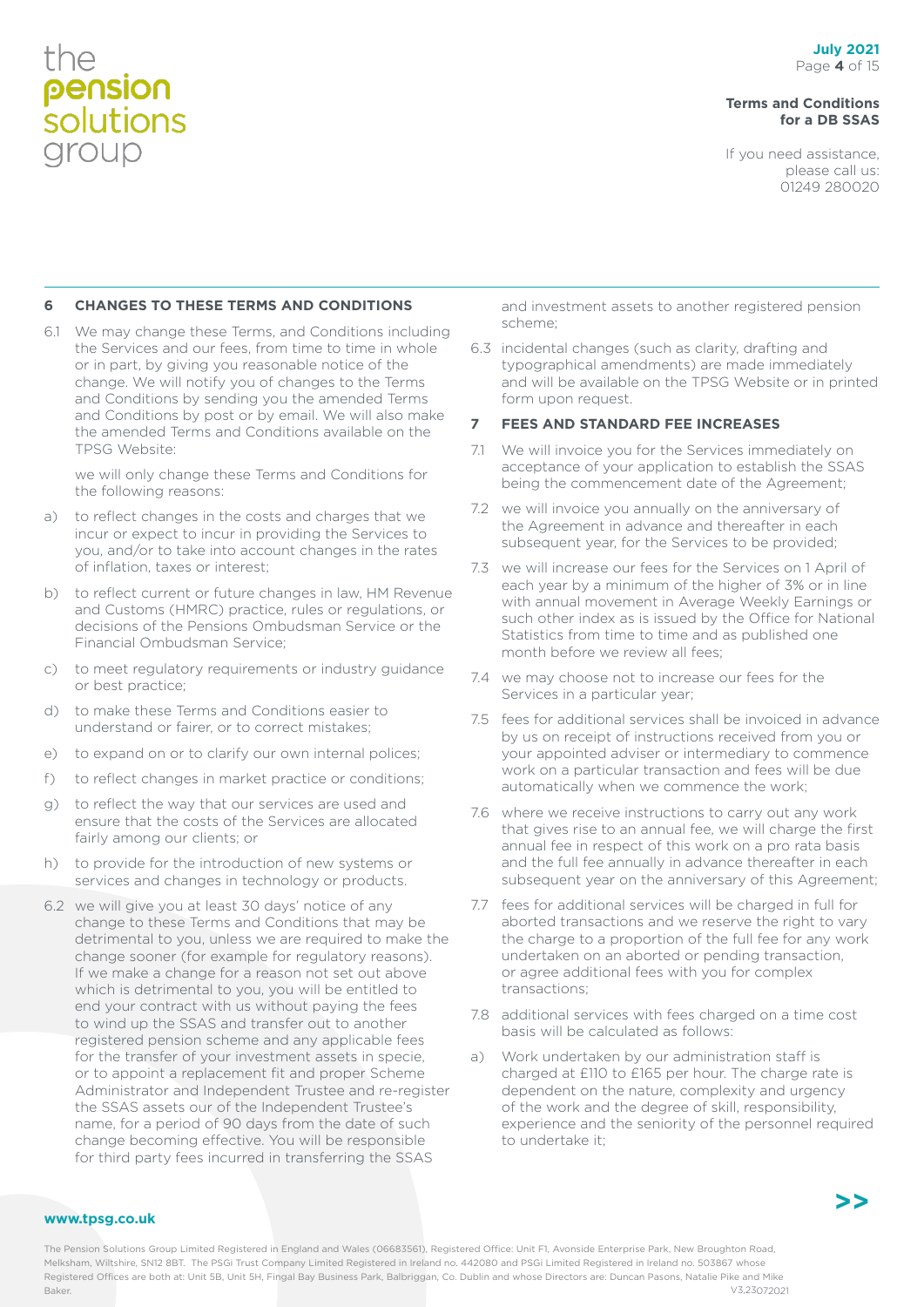#### **Terms and Conditions for a DB SSAS**

If you need assistance, please call us: 01249 280020

- b) work undertaken by a Manager is charged at an increased rate of £240 per hour.
- c) Work undertaken by a Director is charged at an increased rate of £300 per hour.
- 7.9 We will estimate time cost fees and agreed these in advance with you before work begins. We will keep time sheets and present these to you with an invoice for settlement 14 days afterwards. We will contact you immediately if circumstances are such that the original fee estimate is likely to be exceeded due to unforeseen complexity or delays beyond our control. A revised fee estimate will then be agreed with you. Where fees for additional services are based on minimum fees, the minimum fee will be charged in advance and any time cost element treated in the same way as above;
- 7.10 we will charge Value Added Tax in addition to our fees at the current UK prevailing rate for clients who are resident in the UK. We will not charge Value Added Tax in respect of our fees charged to clients who are not resident in the UK;
- 7.11 you agree to remunerate us for the Services undertaken by us either automatically under these Terms and Conditions or at your request and, receipt of application forms or written or verbal instructions by us from you, the member trustees or your adviser or intermediary constitutes a request for our services. You hereby undertake to pay us such fees that we deem are due at our absolute discretion in accordance with these Terms and Conditions;
- 7.12 except in so far as we are not permitted to do so by law, we reserve the right to exercise a lien over all documents, funds and records in our possession in relation to the SSAS until all outstanding fees and disbursements are paid in full.

#### **8 PAYMENT TERMS AND UNPAID DEBTS**

- 8.1 All fees that we charge for the Services are due for payment immediately and fees and all other charges due to third parties applicable to the SSAS and any other costs incurred because of your investments will be deducted from the cash in the SSAS, or, where applicable, from the investments themselves by the investment provider and it is your and the member trustees responsibility to understand the fees that are levied by third parties and how they are calculated and how and from where they are settled;
- 8.2 we will notify you of fees due and the amounts due by sending you a copy of the invoice in advance;
- 8.3 in the event that you cease to be a party to the SSAS and in the event that a new properly constituted principal employer does not replace you, payment of our fees will become the responsibility of the member trustees from the resources of the SSAS;
- 8.4 should any fee remain unpaid for a period of fourteen days, we reserve the right to make arrangements with the Independent Trustee to collect the outstanding amount from the Trustees bank account in settlement and to cease providing the Services until such time as payment is made and you hereby authorise us to deduct such fees from the SSAS in accordance with these Terms and Conditions and at our absolute discretion and without further recourse to you;
- 8.5 where fees become payable from the SSAS we do not have a policy of maintaining minimum cash balances in the SSAS to settle our fees but it is the responsibility of the member trustees to ensure that sufficient funds are made available to enable us to settle our fees or retained in the SSAS bank account to cover settlement of our fees. You must not allow the SSAS to become overdrawn. If the outstanding charges due exceed the cash available in the SSAS to pay us we may sell investment assets in the SSAS to cover the outstanding amounts and in such circumstances the investment decision to sell investments shall be deemed to have been made unanimously by the member trustees;
- 8.6 if you owe us money which we cannot collect from the SSAS we have the absolute right of sale of investment assets in the SSAS (including those held in joint names) without recourse to you, the member trustees or your adviser to meet amounts you owe to us. If there is insufficient cash in the SSAS to meet any fees arising in the first three months following the establishment of the SSAS, we will not sell investment assets in the SSAS to pay these fees until the first three months following the establishment of the SSAS have elapsed;
- 8.7 if we have to sell any investment assets to meet your obligations, we will charge the appropriate transaction fee at the rate set out in the Services and Fees;
- 8.8 we will review the SSAS for outstanding fees on a regular monthly basis. When selling investment assets to cover fees we will normally:
- a) sell investment assets from the largest available holding by value without notice, sufficient to cover the outstanding fees at our sole discretion. You should



#### **www.tpsg.co.uk**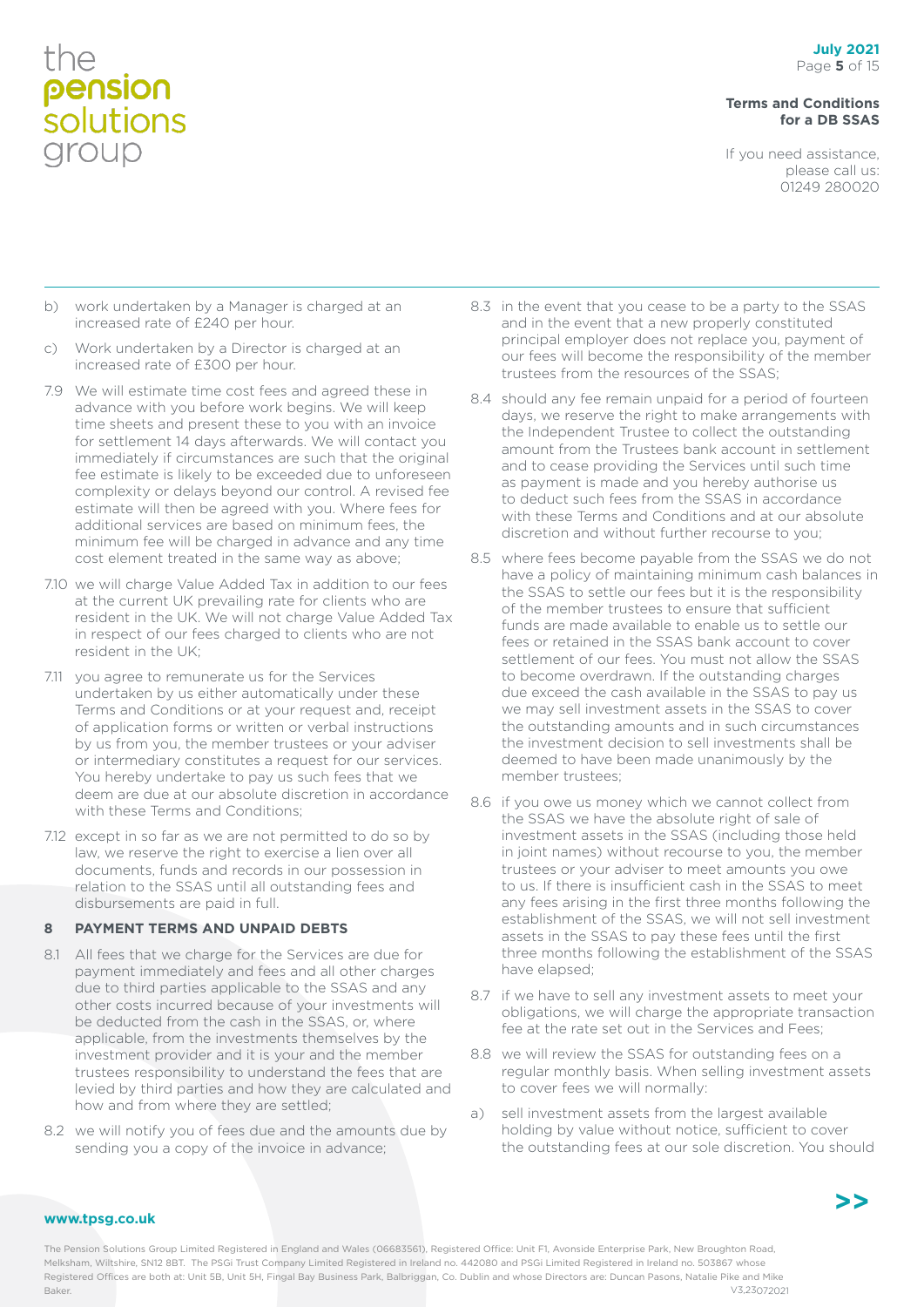#### **Terms and Conditions for a DB SSAS**

If you need assistance, please call us: 01249 280020

contact us if selling your largest holding may present a problem. If there are restrictions on selling the largest holding, we may sell an alternative holding at our discretion;

- b) where the sale of an investment asset would result in greater than 90.9% of the value of that holding being sold, we will sell the entire holding. This calculation shall be based on the most recent valuation available at the point of creating the sale instruction.
- 8.9 we do not accept any liability if this sale is made at a disadvantageous time or if you incur any other liability in relation to the sale e.g. penalties;
- 8.10 you will continue to be personally responsible to us for any outstanding balance due after investment assets have been sold or in the event investment assets cannot be sold and the difference in value will be immediately payable to us by you personally if a shortfall still remains;
- 8.11 we may charge you interest on money you owe to us at 5% above the Bank of England Base Rate for all fees that remain outstanding for more than 14 days. We may also make credit reference agencies aware of your payment record. This may affect your financial standing in the future. We may also immediately cancel, terminate and/or suspend any contract with you without having any resulting liability to you. If we need to take legal action against you for recovery of a debt then you will be liable for any and all expenses incurred by us;
- 8.12 where we sell an investment asset in the SSAS, that sale may result in a gain or loss for the SSAS. We are not responsible for any losses incurred or for any tax consequences or associated costs or other liabilities which arise as a result of any sale;
- 8.13 if there are insufficient investment assets in the SSAS to meet the outstanding amounts we may enforce payment from your own personal funds and lapse the SSAS with no value.

#### **9 THIRD PARTIES FEES AND DISBURSEMENTS**

9.1 Professional fees and disbursements for services charged by third parties such as but not limited to: solicitors, investment advisers, tax advisers, accountants, banks, actuaries, value added tax experts and stockbrokers are not our responsibility and are, to the extent that they are incurred in respect of the SSAS a cost of the SSAS, and will be met out of SSAS funds at our absolute discretion;

9.2 in addition to where we sell the SSAS's investment assets to cover fees under Clause 8, we may need to raise funds for other reasons, for example to send tax relief back to HMRC or to pay third party fees or charges. In these circumstances we will act in accordance with Clause 8 above but will only sell holdings to the degree required to meet the outstanding amounts.

#### **10 INVESTMENT DECISIONS AND INSTRUCTIONS**

- 10.1 The SSAS is a self directed occupational pension scheme and therefore the transactions the member trustees or their adviser instruct us to undertake with or without regulated advice are self directed by the member trustees on a unanimous basis and we will not take part in any of those decisions, investment related or otherwise. All investment and other decisions the member trustees make carry risk and it is for the member trustees to take advice and properly assess those risks and the suitability of the decisions the member trustees make and we will take no part in any decisions or accept any responsibility;
- 10.2 certain investments may entail greater potential risk than others and the member trustees may direct us to consider permitting alternative, esoteric, unregulated/ unauthorised or other non-mainstream investments in illiquid or other non-standard investment assets, some of which may be higher risk than others. We will carry out due diligence in respect of all the member trustees specified investment proposals in order to:
- a) take reasonable steps to determine the validity of the investment's legal structure;
- b) take reasonable steps to determine the suitability of the investment for the SSAS, strictly and only in terms of its compatibility with pension tax law and HMRC practice;
- c) take reasonable steps to verify that the investment is a bona fide investment being run and managed by competent individuals;
- d) determine the appropriateness of the investment for the underlying beneficiaries, strictly and only in terms of whether it is an investment permitted to be made by ordinary retail clients or if it is an investment the marketing of which is restricted only to retail clients who are either high net worth investors, sophisticated investors or another restricted or controlled category of investor; and
- e) take reasonable steps to determine if the investment

#### **www.tpsg.co.uk**

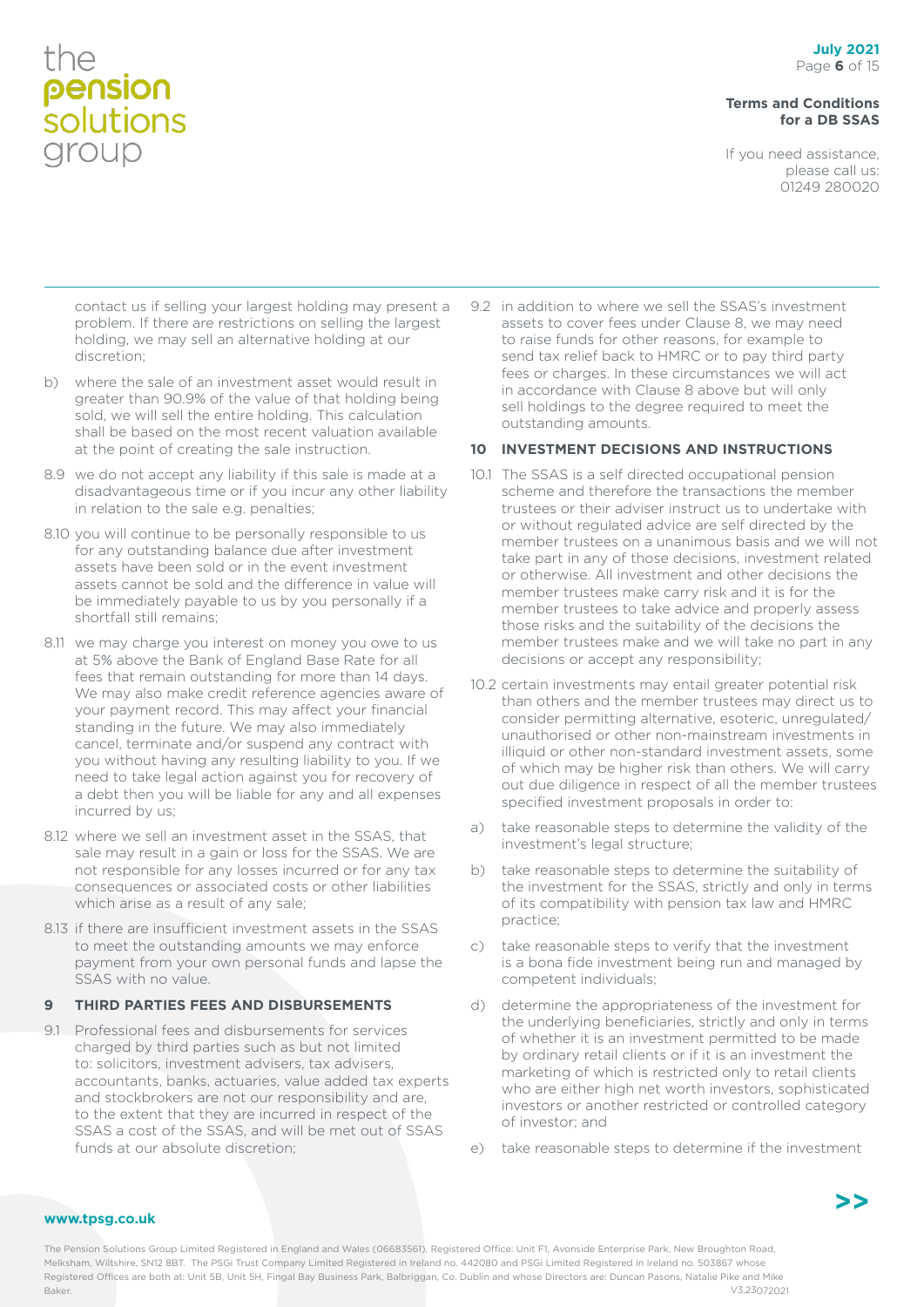#### **Terms and Conditions for a DB SSAS**

If you need assistance, please call us: 01249 280020

will not on the face of it result in unauthorised payments.

- 10.3 should you self-certify as either a high net worth investor or a sophisticated investor or elect to be treated as a professional investor in order to make an investment restricted to those categories of investor which preclude investment by an ordinary retail client, you will be responsible for the validity of making such a declaration, certification or election and we shall bear no responsibility for the implications of you doing so, any false certification or for the investment you make as a consequence and any breach of law if you are not permitted by law to make such a declaration, certification or election. We may, although we shall not be bound to do so, request evidence from you to support the validity of your declaration, certification or election, prior to making any restricted investment;
- 10.4 our agreement to the member trustees making the investment does not constitute a recommendation or endorsement by us of the investment or constitute participation by us in the investment decision itself or the provision of any kind of advice;
- 10.5 we will not permit investments that fail our investment due diligence process and we will permit or refuse an investment at our absolute discretion. Our due diligence process is not a substitute for the member trustees need to take professional advice or for the member trustees or their adviser to carry out their own due diligence in order to satisfy themselves as to the validity, risks and suitability of the investment before the member trustees make an investment decision as to whether to invest or not;
- 10.6 We will take reasonable steps to carry out due diligence in a timely fashion but this will be dependent on the co-operation of you, your adviser and the investment provider and we may agree a fee with you for complex investment due diligence as undertaking investment due diligence does not form part of the Services. We will not accept responsibility for delays caused by any party during our due diligence process or the investment process itself and we will not accept liability for any financial losses whatsoever or howsoever incurred, including if we exercise our absolute discretion to reject an investment you or your adviser has proposed;
- 10.7 we will accept no liability for the failure of investments

self-directed by the member trustees or for investment losses due to poor performance or otherwise. We will take reasonable steps to carry out due diligence in a timely fashion but this will be dependent on the co-operation of the member trustees, their adviser and the investment provider and we will not accept responsibility for delays caused by third parties or any financial losses whatsoever or howsoever incurred;

- 10.8 you authorise us to act from time to time on instructions given in any manner (including but not limited to verbal, written and electronic instructions) in circumstances where we reasonably believe those instructions to have emanated from the member trustees or any person, adviser or firm the member trustees have authorised to act on their behalf;
- 10.9 if the member trustees do not provide us with investment instructions then pension contributions, transfer payments from other registered pension schemes, investment sale proceeds or investment return in the form of cash and other cash deposits will remain in the SSAS trustee bank account and may not achieve a very good rate of interest or any investment return at all. It is the member trustee's responsibility to identify and monitor cash deposits that have not been invested and we will not accept any responsibility or liability for losses or lack of or poor investment return if the member trustees do not invest this cash.
- 10.10 the member trustees may instruct us from time to time and provide us with a written mandate in a form prescribed by us, instructing us to pay adviser remuneration to the appointed adviser in accordance with our Adviser Remuneration Policy and Adviser Terms of Business. Such instructions will remain in force until we receive alternative instructions from the member trustees or until we suspend in accordance with the terms of our Adviser Terms of Business;
- 10.11 By instructing us to make an investment you and the member trustees agree to investment charges being deducted from your investments by an investment provider under the terms of the investment application. The member trustees must ensure the terms of an investment, its charges and any remuneration agreements between the investment provider and their adviser are consistent with the member trustees' expectations before instructing us to make any investment on their behalf;
- 10.12 Where you are selling investments in a currency other than GBP, you must consider the exchange

**www.tpsg.co.uk**

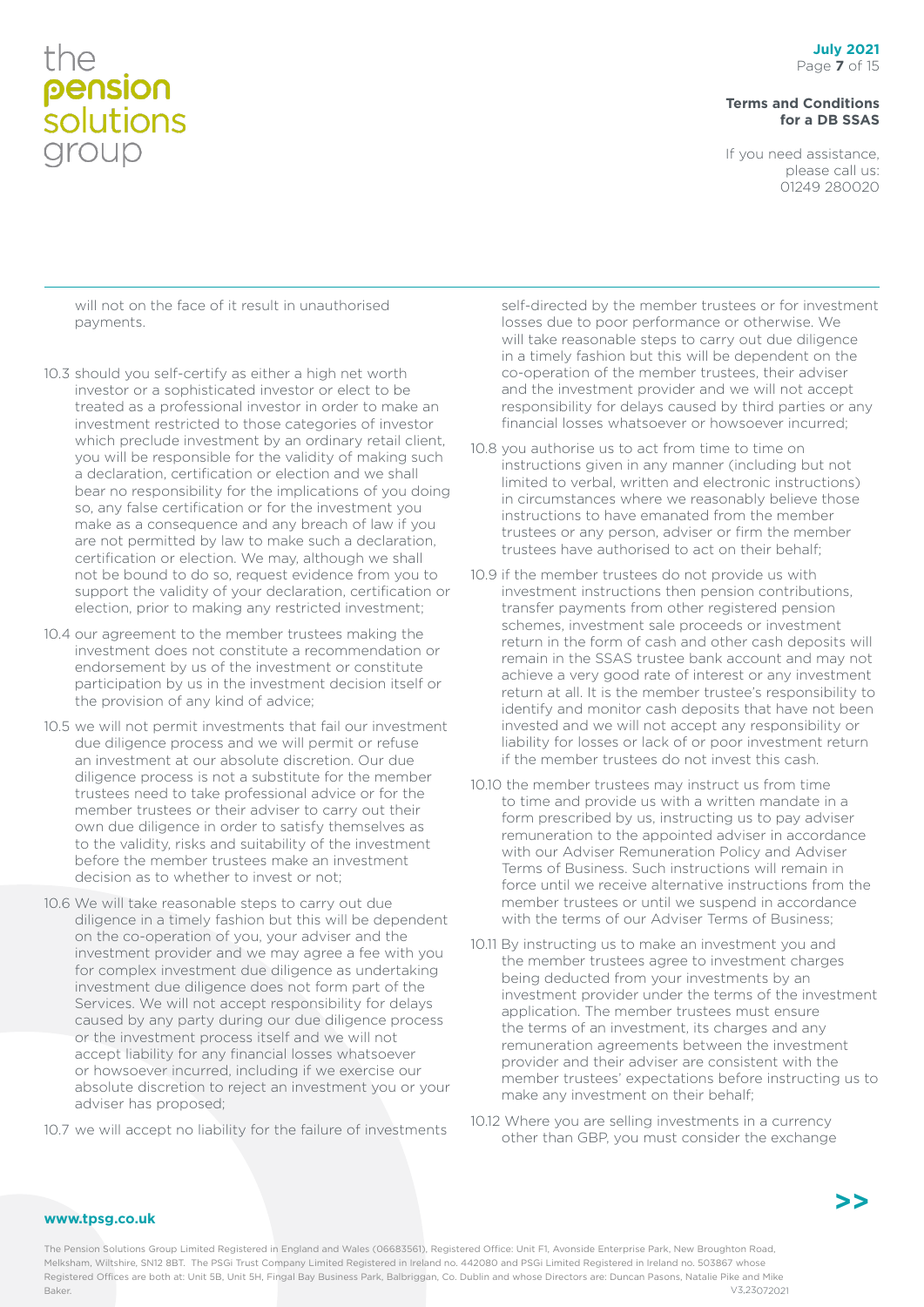#### **Terms and Conditions for a DB SSAS**

If you need assistance, please call us: 01249 280020

rate implications of doing so as the proceeds will be remitted to the SSAS bank account in GBP and we are under no obligation to remind you of this and we will not accept liability for currency conversion transactions that you deem to be unfavourable.

#### **11 SERVICE STANDARDS**

- 11.1 We will provide you with administration services in accordance with the standards as detailed in our SSAS Services Standards. We reserve the right to vary Service Standard times in the event of a change in governing legislation or internal procedure and any such variation will be confirmed in advance and in writing;
- 11.2 Where we are asked by you to perform a number of services simultaneously, it is your responsibility to take into account and factor into your requirements the length of time we allocate to a particular service under our Service Standards and to note that the performance of some services are contingent on the completion of other services first and in such cases, our Service Standard turnaround times will stack, example: set up of a new SSAS and a pension transfer to your new SSAS.

#### **12 APPLICABILITY OF THE SSAS TRUST DEED AND RULES**

- 12.1 You acknowledge that the SSAS is governed by the Trust Deed and Rules ("the Rules") as amended by subsequent deeds. The Rules set out how the SSAS operates and our powers, the powers of the General Trustees and the powers of the Independent Trustee, acting together as the Trustees;
- 12.2 if there are any conflicts between these Terms and Conditions and the Rules, the Rules will prevail. If there is any conflict between the Terms and Conditions, the Rules, or any other of our documents concerning the SSAS, and the Finance Act 2004 (as amended), then the Finance Act 2004 (as amended) will prevail. All payments or transfers to or from the SSAS and the operation of the SSAS in general will be subject to the legislation in force at the time;
- 12.3 we act as the SSAS Scheme Administrator and will administer the SSAS in accordance with the Rules. Individuals accepting admission to the membership of the SSAS agree to be bound by the Rules, which are available from us on written request.

#### **13 BANK ACCOUNT AND CURRENCY CONVERSION**

13.1 We will direct the Independent Trustee to open a

trustee bank account or accounts with our banking partner for the SSAS to which the Independent Trustee will be sole signatory and the Independent Trustee will operate the account(s) under our direction. We will never accept any inducements from a bank as to our choice of banking partner and we will never deduct for our benefit any sum from the interest your bank deposit earns;

- 13.2 we may make changes to the SSAS's banking arrangements at our absolute discretion, including a change to our choice of banking partner and we will notify you in advance of the change, we will update you as appropriate during any migration process and we will confirm to you when the process is complete;
- 13.3 we will endeavour to provide you with view only online access to the bank account, to assist you in monitoring the account;
- 13.4 we may permit an account to be opened with a bank other than our banking partner but we will change a fee calculated on a time spent basis to do so and on an ongoing basis for the monitoring and operation of the account;
- 13.5 we may provide, at your request and at our discretion, access to currency exchange services with whom we have terms of business, in order to provide potentially better exchange rates on currency conversion, although we shall have no obligation to do so. Where we have agreed with you or your adviser to use a currency exchange service with whom we have terms, we will obtain an exchange rate quotation for you or your adviser to consider and if you or your adviser accept the exchange rate quotation, we will complete the transaction without further reference to you or your adviser, provided the rate has not moved by plus or minus 100 basis points. Currency exchange transactions are time sensitive and will ultimately be undertaken subject to our full and unfettered discretion and we will accept no liability for movements that are inherent in the currency exchange market.

#### **14 COMMUNICATIONS WITH YOU**

14.1 Please send any written instructions to info@tpsg. co.uk. We will rely on any communication, including verbal communications which we reasonably believe to have emanated from you or on your behalf. We have appropriately strict security procedures in place to help protect the SSAS and to verify your identity, so you will be required to honour any instruction made by



#### **www.tpsg.co.uk**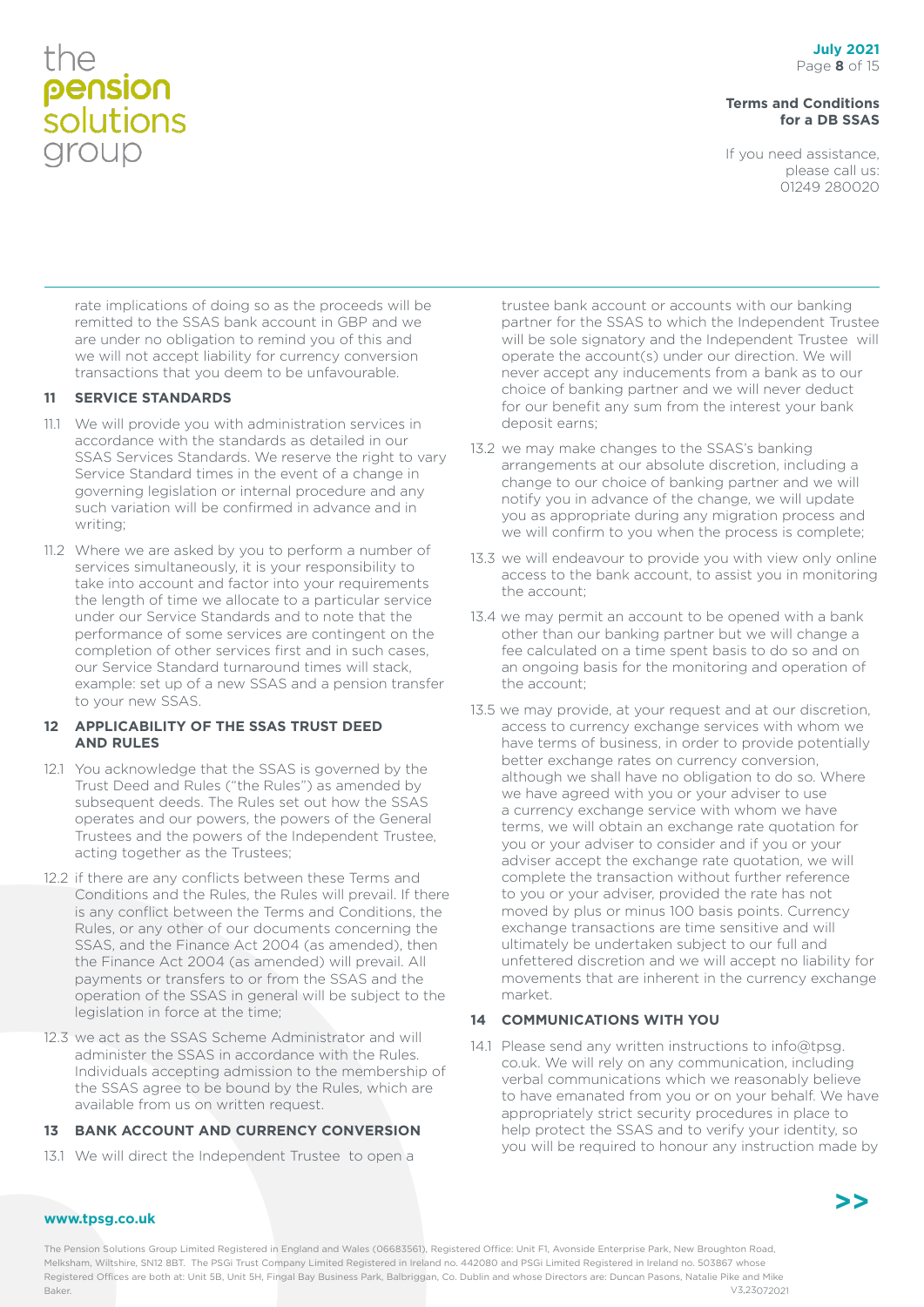#### **Terms and Conditions for a DB SSAS**

If you need assistance, please call us: 01249 280020

you or on your behalf and you will be responsible for the fees and expenses incurred. Where the member trustees would like us to invest SSAS money in a particular way, and we have not already agreed this with them, they must provide investment instructions for each individual payment and/or cash transfer made to the SSAS. If the member trustees do not provide such instruction, the payment will be held in cash. All investments are subject to our due diligence process.

- 14.2 you are responsible for providing us with the correct contact details, including your postal and email address. When we write to you it will be sent by standard post (or if you request it we can send it by registered post, provided that you pay for the postage) or, in certain circumstances, we will contact you by email. Cheques will always be sent by standard post;
- 14.3 you must provide us with your permanent trading address and the member trustees must provide us with their residential addresses to which we shall send all postal correspondence. If you or the member trustees change postal or email address in the future, please tell us immediately. You accept that it is your responsibility to ensure that the postal address, email address and other contact information we have for you and the member trustees are active and up to date and you and the member trustees need to be mindful that inconsistencies with the address provided to us and those held by third parties such as other pension providers may cause delays with transactions, such as pension transfers into the SSAS;
- 14.4 we are not responsible for the loss of any documents, or the cost of replacing them, or for any other loss, cost or expense resulting from delay, or failure of delivery of, any communication we send or receive. Provided that we send you correspondence to the email address and/or postal address you have provided, we will not be deemed to have failed in any duty of privacy, nor be liable for any losses, costs or expenses which may arise from a third party intercepting the communications;
- 14.5 you may request duplicates of documents in relation to the SSAS and copy correspondence and entries in books relating to you for which we may charge a reasonable fee;
- 14.6 you must protect the SSAS details and the associated passwords (if applicable) and report any information loss, suspected theft or misuse of the SSAS to us immediately by calling us;
- 14.7 you acknowledge that the electronic transmission of information via the Internet, email or otherwise has inherent risks. Despite the inherent risks (and particularly the risk of access by unauthorised parties), unless otherwise agreed, you authorise us to communicate electronically with you and all third parties, including by email, on all matters related to the Agreement, the Services and the SSAS. You agree that we shall have no liability to you for any loss arising directly from the use of electronic communications, except where caused by our own gross negligence;
- 14.8 we shall have no responsibility or liability to you or to any third party on any basis (other than in circumstance of our own bad faith or wilful default) in respect of any error, omission, claim or loss arising from or in connection with the communication of information to you or a third party electronically, nor any reliance upon such information, unless you or the third party would have been entitled to rely on that information under the Agreement, as if such information had been provided in writing;
- 14.9 our systems are for business use. We intercept and monitor communications through our systems to ensure compliance with our internal rules, to ensure compliance with laws and regulations and to investigate matters brought to our attention. You consent to us intercepting and monitoring electronic communications between you and those using our systems.
- 14.10 Communications sent by us to you by post or electronically, by conventional direct email or electronically by a communication management application designed to reach all our clients or contacts simultaneously, are sent in good faith and are deemed by us to be successfully sent at the point of posting or sending. We will take reasonable care when sending our communications and we will take reasonable steps to establish successful delivery by the testing of external email to try to rule out as far as is possible any general failure of electronic communication but we will not accept responsibility for communications that are not successfully delivered where these are caught by spam filters, are otherwise intercepted by your own server or systems or service provider, or whether for any other reason beyond our control, whether the reason for not receiving the communication can be established or not, where you have changed your email address and have not notified us of the change or where the unsuccessful delivery is not as a consequence of any failure on

#### **www.tpsg.co.uk**

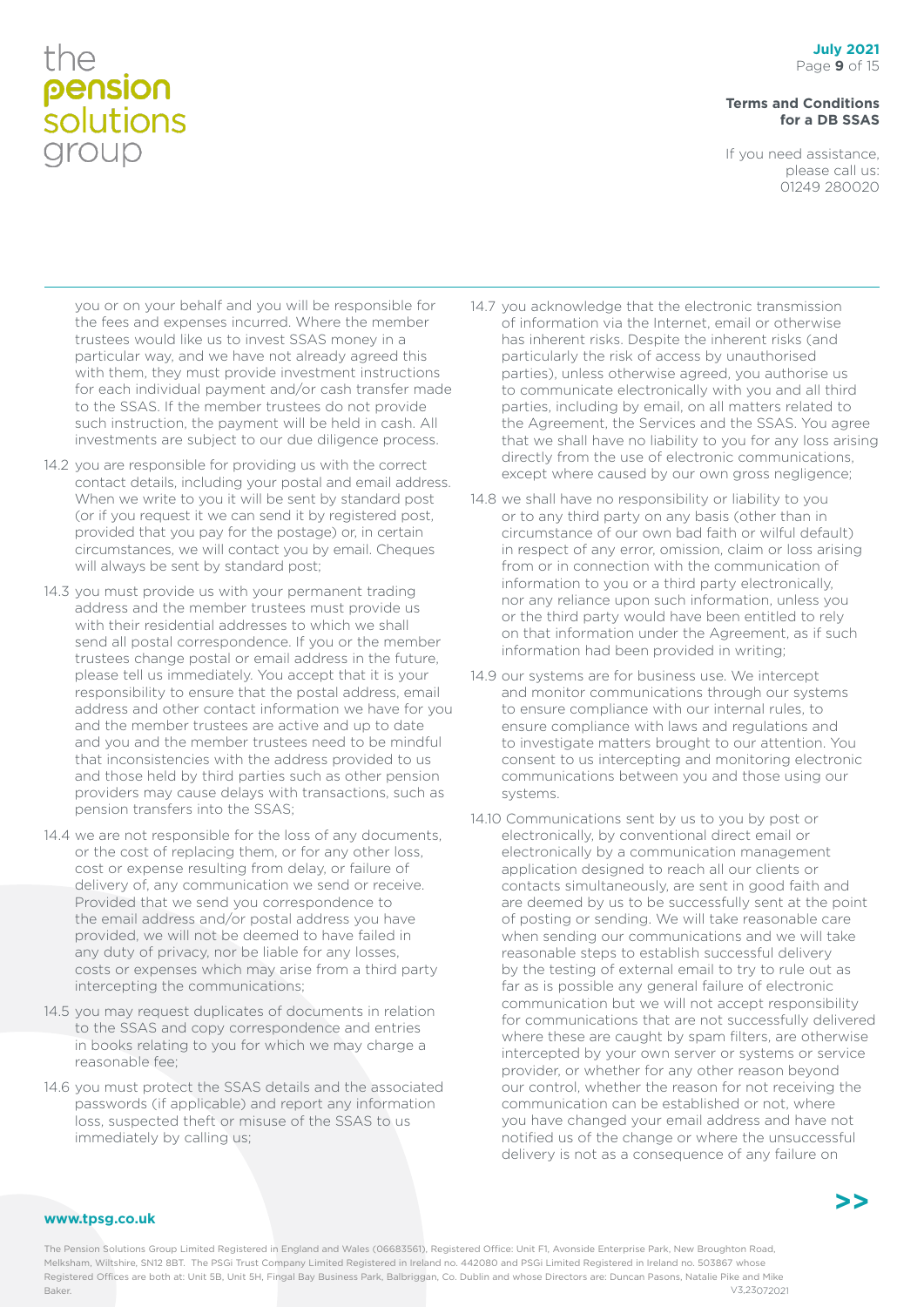#### **Terms and Conditions for a DB SSAS**

If you need assistance, please call us: 01249 280020

our part. Communications we send requiring an acknowledgment from or a response by you will be followed up in the event that we do not receive that acknowledgment or response but we reserve the right to charge an additional fee for protracted communications or attempts to reach you where an acknowledgment or a response is required but not forthcoming. We shall not be responsible for following up communications which are general notifications or notices served in accordance with these Terms and Conditions (not requiring acknowledgment or response), which are sent in good faith and which we reasonably believe have been successfully sent and we will accept no liability for loss or inconvenience in the event that communications are not received by you or read and acted on by you unless clearly as a consequence of a failure of our systems or processes.

#### **15 YOUR RESPONSIBILITY AND REPORTING TO US**

- 15.1 You and the member trustees undertake to advise us in writing of any changes to the following:
- a) the personal circumstances of any member trustee such as (but not limited to) private residential address, marital status and any other relevant personal information;
- b) your advisers, intermediary or their details;
- c) the member trustees nominated beneficiaries;
- d) your entitlement to tax relief;
- e) your trading address;
- f) the legal status of you as Principal Employer or that of any other Sponsoring Employers.
- 15.2 you also undertake to ensure that you and the individuals who you intend to admit to the membership of the SSAS provide us with complete, accurate and timely information or instruction necessary to join the SSAS and for us to administer the SSAS, to provide us with any information that we may reasonably request for the purpose of operating the SSAS and you accept that we will not be responsible for any consequences that may arise from failure to do so or the inaccuracy of the information and that such failures or inaccuracies may result in additional fees being charged.

#### **16 DATA PROTECTION**

16.1 We, the Independent Trustee and the SSAS are all registered as data controllers under UK data protection laws and we comply with these laws. The fees due on registration of the SSAS and annually thereafter will be met by you;

- 16.2 we will take all reasonable care to prevent any unauthorised access to your personal data. You may obtain further information about our registration by viewing the Data Protection Public Register at www. ico.gov.uk;
- 16.3 by you applying to us to establish the SSAS and by the member trustees accepting admission to the membership of the SSAS, you and the member trustees are giving positive consent for us to obtain, store and process personal data about you and them;
- 16.4 we may obtain information (including personal data) from you and the member trustees when administering the SSAS during the course of our relationship. Any new information provided may be used to update an existing record we hold for you or the member trustees;
- 16.5 all information provided by you and the member trustees to us shall be held in the strictest confidence and will not be disclosed to any third party other than to the advisers, agents or other third parties to which you have authorised us to disclose information, firms we have appointed to carry our professional services for the SSAS or its investment assets or to the appropriate tax, regulatory authorities or other government agencies;
- 16.6 it is our practice to retain information and documentation relating to you and the member trustees for a reasonable time after enquiries have been made by you or your adviser to us (whether or not an agreement is subsequently entered into) and in any event we will keep records for a minimum of seven years after the end of our provider/client relationship. Thereafter, unless separate arrangements have been made, we may destroy or erase the information and documentation without reference you.

#### **17 YOUR RIGHTS REGARDING YOUR PERSONAL INFORMATION**

- 17.1 If you would prefer not to receive direct marketing information or be contacted to provide feedback, please let us know. You may contact us by telephone or you may write to us to give us instructions;
- 17.2 you have the right to request a copy of the personal data we hold about you. If you would like a copy of some or all of this information you may contact us by telephone or in writing. We may charge a nominal fee



#### **www.tpsg.co.uk**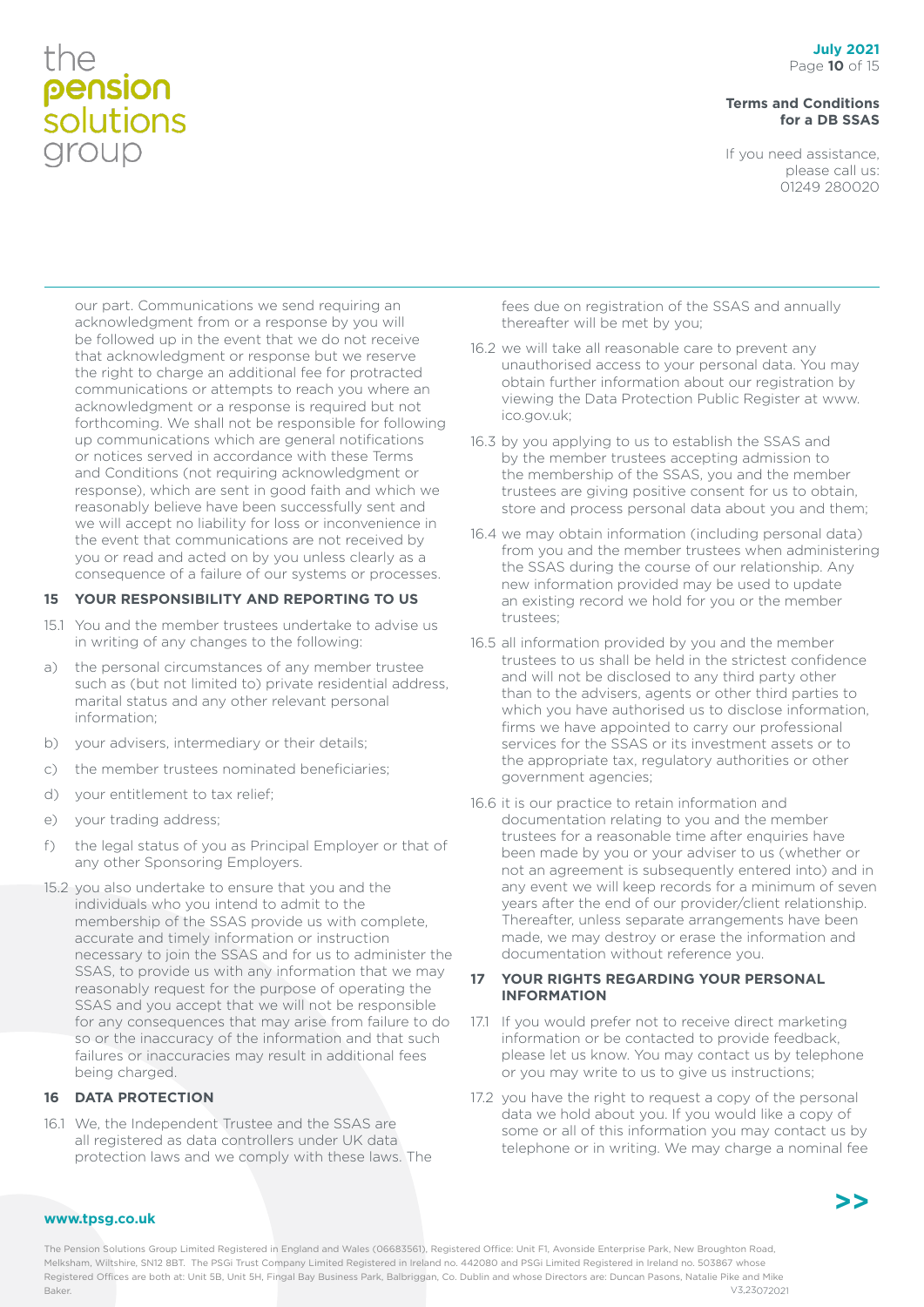#### **Terms and Conditions for a DB SSAS**

If you need assistance, please call us: 01249 280020

for providing this information. If any of the information we hold is inaccurate, you can ask us to make any necessary amendments.

#### **18 USE OF YOUR PERSONAL DATA**

- 18.1 The personal data provided to us may be used for a number of different purposes including:
- a) to manage and administer the SSAS and as detailed in these Terms and Conditions;
- b) to obtain quotations or arrange investments or insurance;
- c) if you complete an application on behalf of the applicant pursuant to a power of attorney, the personal data which you provide about the applicant (including information about the applicant's mental health) may be processed by us as set out in these Terms and Conditions. In addition, information about your position as attorney will be held for the purpose of administering the product or service for which the applicant has applied;
- d) to comply and cooperate with regulators and the courts and to comply with our legal obligations;
- e) the transfer of information to the Official Receiver or appointed insolvency practitioner(s) for the administration of the SSAS if we receive notice of or are informed of your administration, liquidation, insolvency or bankruptcy or of any insolvency proceedings/arrangements;
- f) for analysis and research;
- g) to keep you informed, by mail, e-mail, telephone or other reasonable means, of other services which we consider may be of interest to you (unless you ask us not to);
- h) to obtain your feedback on a product or service, either direct or via a third party appointed by us (we will only provide your name and email address for these purposes and the third party will have no access to any other personal data whatsoever);
- i) we may use aggregated data (always in a form such that individual clients cannot be identified) for the purposes of providing services such as 'most popular' information on our Website, or to provide management information or other services to third parties.

#### **19 SHARING YOUR INFORMATION**

- 19.1 All personal data will be treated in confidence and will not be given to any third parties unless one or more of the following conditions apply:
- a) where required or permitted by law or for regulatory reasons;
- b) for the purpose of providing you with the Services under these Terms and Conditions; or
- c) where you have otherwise given us your permission.
- 19.2 we may use another of our group companies or external third parties to process your information on our behalf in accordance with the purposes set out in these Terms and Conditions. By providing us with your personal data you consent to such information being processed by ourselves, another of our group companies and our appointed third parties. We will not sell, trade, or rent your personal information to others;
- 19.3 there may be occasions when we are required to transfer your personal data to a third party who may process data outside of the EEA for the following purposes:
- a) where a fund group in which you hold units requests details of investors in their funds to comply with their regulatory obligations; and
- b) in order to obtain quotations or to arrange investments or insurance;
- c) where it is necessary for us to do so to communicate with you, the member trustees, an appointed adviser or investment providers while managing and administering the SSAS and providing the Services, if the recipient resides outside the EEA;
- 19.4 by providing us with your personal data you consent to such information being processed by us and our appointed third parties in the manner and for the purposes set out in these Terms and Conditions.

#### **20 ASSIGNMENT, DELEGATION AND THIRD PARTIES WE APPOINT**

20.1 We may appoint any person (whether connected to us or not) to advise on or perform any of our functions or responsibilities under these Terms and Conditions. This contract may be assigned in whole or in part, but only if this does not offer you a poorer service and if your rights are not prejudiced by the assignment. Any of our group companies shall be entitled to enforce provisions of these Terms and Conditions which shall apply to it as if it were a party to the contract.



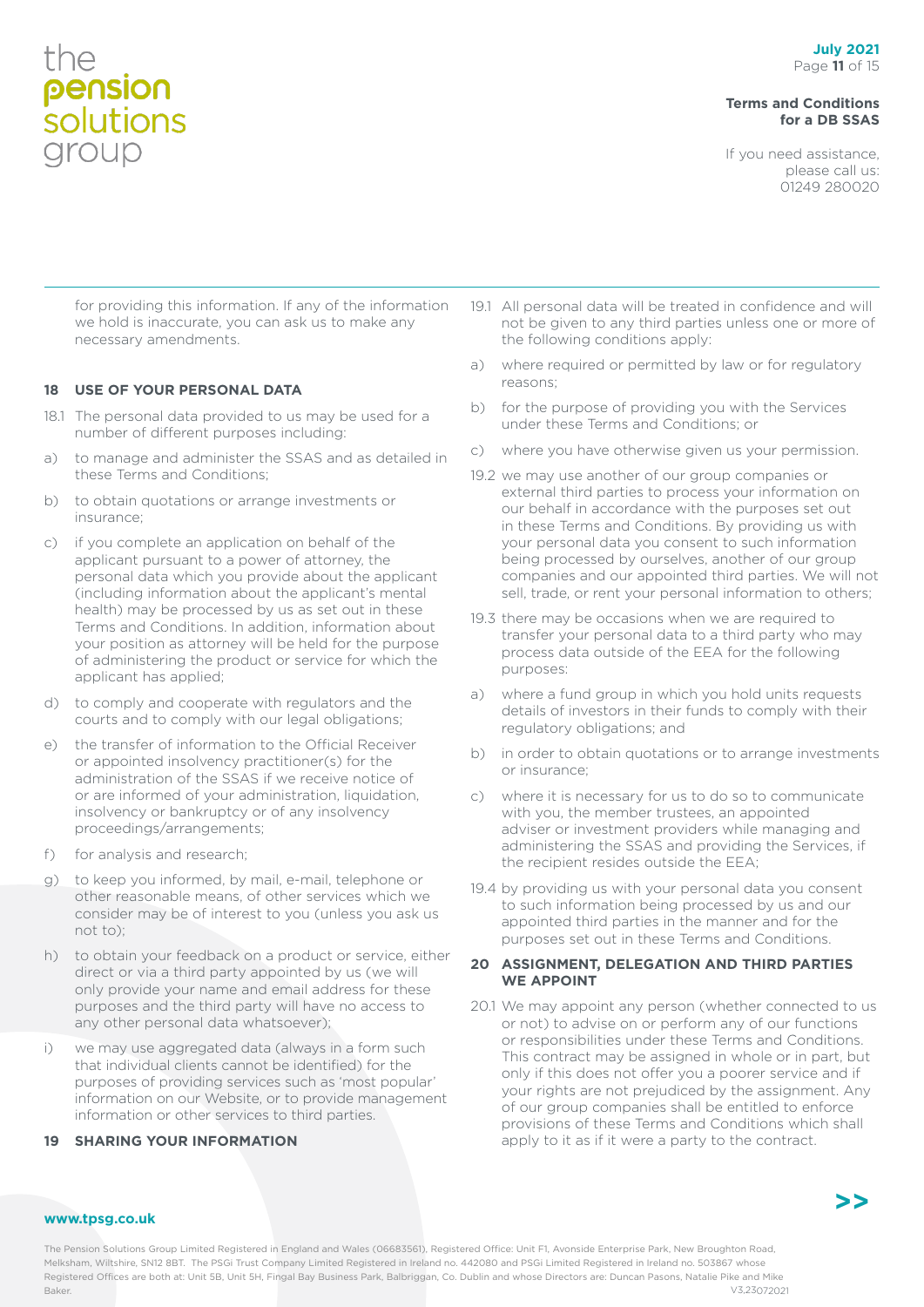#### **Terms and Conditions for a DB SSAS**

If you need assistance, please call us: 01249 280020

#### **21 CUSTODY OF INVESTMENT ASSETS AND CLIENT MONEY**

- 21.1 All cash and investment assets in the SSAS are held under trust in the name of the Independent Trustee and the member trustees in accordance with the Rules. The Independent Trustee is a non-trading company which acts as a bare trustee to hold the SSAS investment assets. Detailed records of all SSAS investment assets in the SSAS will be kept at all times. Certain non-cash investments may be held by a third party nominee in an account opened in the names of the Independent Trustee and the member trustees under the trust depending on the nature of the investments and your specific investment instructions or by an approved third party custodian to our order. We do not accept liability for any default or mistakes by any third party who is the nominal holder, or has some other form of custody, of the SSAS investment assets;
- 21.2 we will not normally exercise any voting rights in respect of any of the SSAS investments assets;
- 21.3 cash in the SSAS will be held in the trustee bank account opened for the SSAS. Interest is earned on the cash balances held in the SSAS bank accounts. The applicable interest rate on cash balances from time to time is available from us upon request. The interest received will be credited directly to the SSAS bank account by the bank. We do not retain any portion of the bank interest the SSAS bank account earns, all of it is credited to the SSAS;
- 21.4 under no circumstances will we hold client money.

#### **22 STATEMENTS AND VALUATIONS**

- 22.1 We will provide annual SSAS valuations and we will prepare annual SSAS Accounts, which will be prepared at 5 April each year, and these will be sent to you and your adviser. Illiquid or other investment assets which are difficult to value may take some time to value;
- 22.2 you may request ad hoc statements for the SSAS which will be produced for the fees set out in the Services and Fees;
- 22.3 if we issue to you more than the proper amount of investments you must immediately notify us and take all reasonable steps to assist us with rectification as soon as possible.

#### **23 REAL PROPERTY INSURANCE**

23.1 In the event the SSAS holds real property investment assets, we will arrange insurance in the names of the Trustees of the SSAS at our sole discretion with the

insurer of our choice and the premiums and charges will be met by the SSAS.

#### **24 ANTI MONEY LAUNDERING AND TERRORIST FINANCING**

24.1 You acknowledge and accept that we have legal obligations under the United Kingdom's anti money laundering and terrorist financing legislation. Under this legislation we are required to obtain evidence of your identity and the identity of the member trustees and keep this up to date. If, during the course of the relationship between you and us, we have reasonable grounds for knowing or suspecting that an individual or entity is engaged in money laundering or terrorist financing, we are legally obliged to report that suspicion to the relevant authority. If we fail to make a report, we will be committing an offence. The legislation also makes it an offence for us to disclose that we have made a report if to do so might impede an investigation.

#### **25 INTELLECTUAL PROPERTY RIGHTS**

- 25.1 We retain all copyright and other intellectual property rights in everything developed by us either before, during the course of the Agreement and after the Agreement is terminated, including rights to all materials provided by us, although the fees you pay to us under the Agreement will give you a licence to use these materials for the purposes for which they were created;
- 25.2 all documents in our possession or control, generated by us or addressed to us, relating to the Agreement and the Services shall be our sole property.

#### **26 CONFLICTS OF INTEREST**

26.1 We are determined to treat our clients fairly at all times. We may receive reasonable gifts from product providers, but these are closely managed to ensure client interests are not affected. In case conflicts arise between the interests of any of the companies in our group, our employees and our clients and also between clients, or between the interests of our companies as both the SSAS Scheme Administrator and Independent Trustee, we have a policy in place to ensure that we identify and handle conflicts fairly and treat our clients with honesty and integrity at all times. We and the other companies in our group may undertake other roles on your behalf, including investment and administration roles and we will uphold our conflict of interest policy in the course of undertaking such roles. A copy of our full Conflicts of Interest Policy is available on request.



#### **www.tpsg.co.uk**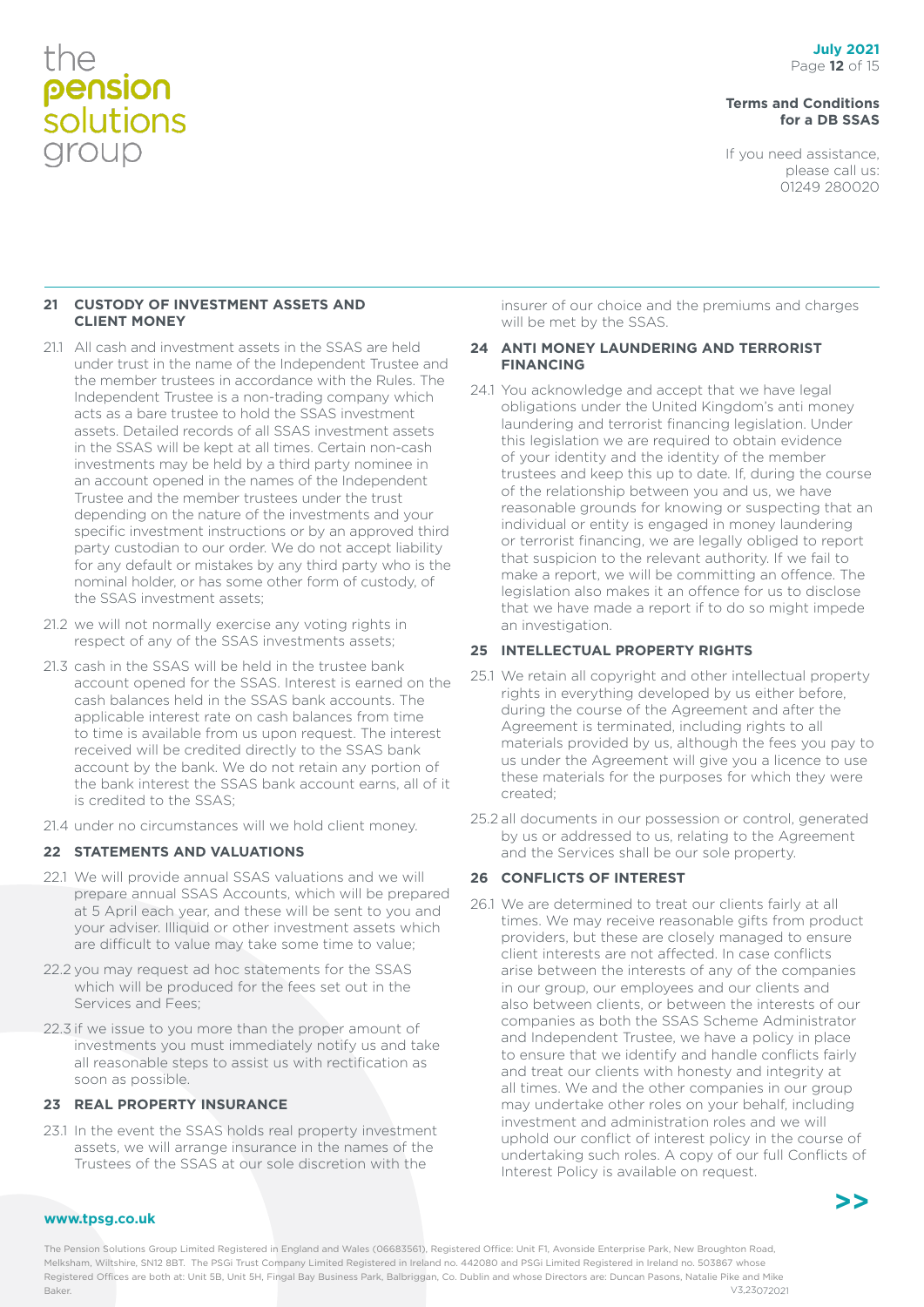#### **Terms and Conditions for a DB SSAS**

If you need assistance, please call us: 01249 280020

#### **27 COMPLAINTS**

- 27.1 You should contact us immediately if you are dissatisfied with any aspect of our service. Please write to us by post, email or fax or telephone us to tell us about your complaint;
- 27.2 your complaint will be handled in accordance with our Complaints Policy. We treat every complaint very seriously and aim to resolve each complaint fairly and promptly. We have a written policy, available upon request, about how we deal with complaints and how we ensure each complaint is dealt with promptly and fairly. If you have cause to complain for any reason we will automatically send you our complaint information document;
- 27.3 we hope to resolve all complaints amicably. However, should we fail to resolve a complaint to your satisfaction or if we fail to do so within eight weeks of receiving your complaint, you can also direct your complaint to the Pensions Ombudsman Service at 11 Belgrave Road, London SW1V 1RB. Telephone: 020 7630 2200 or at https://www.pensions-ombudsman.org.uk.

#### **28 FINANCIAL SERVICES COMPENSATION SCHEME**

- 28.1 Under the FCA rules, you may be protected by the Financial Services Compensation Scheme (FSCS). You may be entitled to compensation from the FSCS if an investment provider cannot meet its obligations because it becomes insolvent. In the event of the bank or credit institution which holds cash becoming insolvent you may be entitled to compensation from the FSCS. The level of compensation depends on the type of business being conducted;
- 28.2 the maximum amount of compensation in respect of the account-holding bank's insolvency is £85,000. The maximum amount of compensation in respect of FCA authorised investments is £50,000. Unauthorised and unregulated investments are generally not protected by the FSCS and you may not qualify to invest in such investments. We may permit at our absolute discretion certain unregulated and unauthorised investments in the SSAS but only if they have passed our due diligence process and only if you are able to qualify as one of the restricted categories of investor permitted to invest in such products, if applicable. You must check the status of each investment you consider making so far as compensation protection is concerned before providing us with investment instructions. Further information about compensation arrangements is available from the FSCS (www.fscs. org.uk).

28.3The SSAS is an occupational pension scheme regulated by the Pensions Regulator and is not therefore an FCA regulated pension scheme. As such the SSAS is not itself protected by the FSCS but qualifying investments in the SSAS may enjoy such protection. You should consult with an adviser to determine which investments are protected under FSCS and which are not as part of your investment decision-making process.

#### **29 TAXES**

- 29.1 You remain entirely responsible for the management of your tax affairs, including making any applicable returns and payments and complying with any applicable laws and regulations. You are also responsible for ensuring that you obtain all applicable information to complete any applicable Terms and Conditions, you are responsible for the declarations you make to us in respect of your tax status and acknowledge and agree that you shall be responsible for complying with any applicable reporting requirements;
- 29.2 where fees charged by us are expressly stated as exclusive of any tax duty or levy which may arise on them (and in particular exclusive of Value Added Tax), we will add these taxes, duties or levies to the balance of fees as is appropriate;
- 29.3all payments made to member trustees related to income from the SSAS shall be subject to deduction of any applicable taxes.

#### **30 THE SSAS ACTUARY, PENSION CONTRIBUTIONS TO THE SSAS AND TAX RELIEF**

- 30.1 You and the member trustees are responsible for ensuring that contributions made to the SSAS are within the overall limits for tax relief. We will automatically set the last day of the Pension Input Period in which the SSAS is established to the 5 April immediately following the date on which the SSAS is established. We will automatically set the last day of each successive Pension Input Period as 5 April. If, in a Tax Year, the total aggregate pension contributions made to the SSAS and any other registered pension scheme of which a member trustee is a member exceed the maximums permitted by pension tax law this may give rise to tax charges on the member trustee concerned;
- 30.2we may agree to calculate on your behalf or on behalf of a member trustee the maximum pension contribution permissible in a given tax year, including any carried forward relief applicable to a member



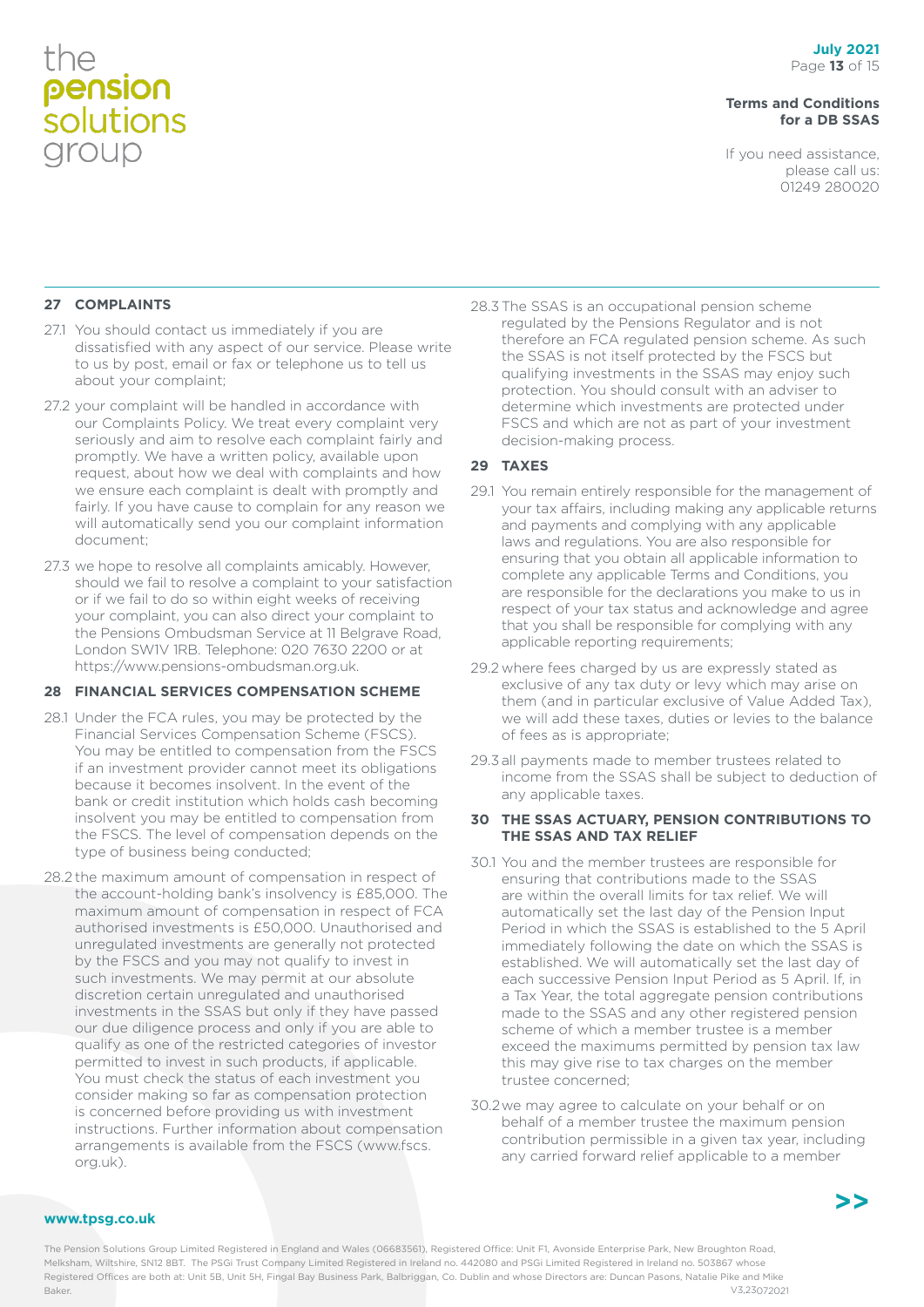#### **Terms and Conditions for a DB SSAS**

If you need assistance, please call us: 01249 280020

trustee but we will do so based on the information provided to us by you or the member trustee or a third party pension provider or your adviser and we shall be entitled to rely upon the information provided to us in doing so and we will accept no liability for errors in information you supply.

- 30.3 the appointed Actuary to the SSAS will be responsible for calculating maximum contributions and benefits in the SSAS on a defined benefit basis. it is your and the member trustees' responsibility and to ensure the accuracy of all information you provide to us and to the Actuary and to disclose or notify us of details of all other pension savings and accurate valuations for those savings and details of any pension protection a member trustee may have, any such other details as we or the Actuary may request, any intention to make personal contributions, which we will only permit with the benefit of actuarial advice and to accurately provide any information required in order to review and prepare the initial funding Actuarial Report for the SSAS, the ongoing Triennial Actuarial Valuation Report for the SSAS and any interim Actuarial Valuation Reports the Actuary is required to undertake where there has been further benefit accrual in the SSAS during a triennial period, and any information required in order to calculate a transfer value or benefits.
- 30.4we will not accept responsibility or liability for any tax charges levied by HMRC on overpaid pension contributions.
- 30.5Where investment income is received net, we reclaim tax where permitted by, and in accordance with, current HMRC regulations. Any tax credits will be applied to the SSAS bank account by direct receipt from HMRC.

#### **31 PENSION TRANSFERS INTO THE SSAS**

- 31.1 All transfers from other registered pension schemes will be made as cash unless otherwise agreed by us. We may decline investment assets to be transferred into the SSAS in specie if they are not acceptable to us at our absolute discretion. This would be limited to investment assets we are unable to hold in the SSAS and we will inform you if this occurs. We may require you to take advice from a pension transfer specialist before we will accept a transfer from certain types of pension scheme, but we will not provide you with any sort of advice as we are not authorised to provide you with advice:
- 31.2 Under no circumstances will we guarantee to meet

a guarantee date or equivalent date, by which time a pension transfer must be made to your SSAS, set by the trustee or administrator of a defined benefit or other safeguarded rights pension scheme or any other type of pension scheme, including a defined contribution scheme (in this clause called "the Transferring Scheme"), in order to secure the transfer value you have been quoted. We will make every effort to meet a guarantee date if the Transferring Scheme's requirements have been met in full and supplied to us by you or your adviser in good time.

It is your responsibility and that of your adviser to ensure that all transfer forms, supporting documentation or other requirements of the Transferring Scheme which are not required to be completed by us on behalf of your SSAS as receiving scheme, have been fully and correctly completed and all supporting documentation has been supplied direct to the Transferring Scheme, or where we agree this, to us, where you are asking us to send these to the Transferring Scheme on your behalf. Where we identify incorrectly completed or incomplete forms or identify that supporting documentation or other requirements have not been supplied by you to the Transferring Scheme, or to us (where we have agreed to send these on your behalf), we will reject the transfer forms and we will return the forms and any supporting documentation to you or to your adviser to be corrected, except where we have expressly agreed to assist in rectifying the forms on your behalf at your request.

It is not our responsibility to identify and correct deficiencies in the forms or the supporting documentation you have provided to us or to correct errors, or to anticipate any further requirements of the Transferring Scheme, following their receipt of the transfer forms and supporting documentation where we have agreed to send these to the Transferring Scheme on your behalf. For the avoidance of doubt, our responsibility is to compete the receiving scheme forms and declarations only. We will accept no responsibility or liability for a guarantee date being missed and the consequent loss of a guaranteed transfer value and nor will we accept any responsibility or liability for a reduction in the transfer value upon a recalculation by the Transferring Scheme or for any loss of investment return where a transfer has not been secured, received and the monies not invested in your SSAS because transfer forms that are your responsibility have been completed incorrectly, are incomplete or supporting documentation has not been

#### **www.tpsg.co.uk**

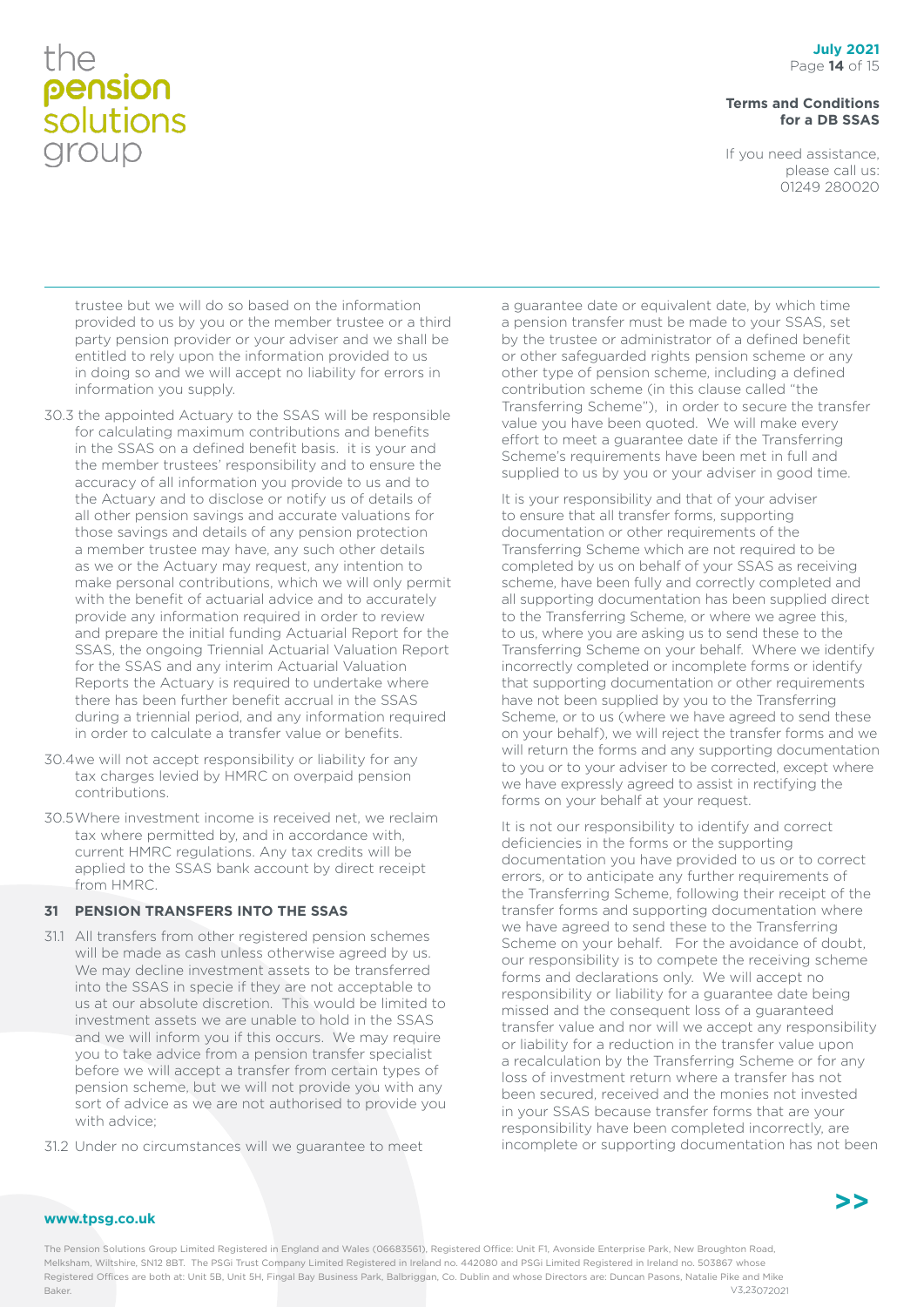#### **Terms and Conditions for a DB SSAS**

If you need assistance, please call us: 01249 280020

provided by you or the Transferring Scheme has follow up requirements that have not been met in time.

You and your adviser should take particular care to ensure the Transferring Scheme's requirements and any follow up requirements are comprehensively understood by you and we will not accept responsibility or liability for further requirements of the Transferring Scheme that come to light after we have made contact with the Transferring Scheme, whether or not such further requirements result in a delay or result in the guarantee date being missed.

Guarantee dates are typically valid for three months and transfer payments are typically paid to the SSAS within 6 months, however, Transferring Schemes may have differing requirements and timescales and we require advanced notice of 10 working days from you or your adviser requesting that we try to meet a guarantee date applicable to your pension transfer and such notice must be marked urgent and clearly quote the guarantee date, name of the Transferring Scheme provider and policy number, your name and PSG SSAS number (or equivalent) and notice must be sent to us separately to any other communication or application, such as a new SSAS application or investment instruction. We will then do our best to work with you and your adviser and to liaise with the Transferring Scheme to secure the transfer by the guarantee date.

We will always try to assist you and your adviser to meet and secure guarantee dates at extremely short notice where you have not provided us with 10 working days notice and in extreme cases where the guarantee date is due to expire same day or in a matter of days, perhaps where you are not yet a client of ours, but our performance of all the Services (provided by us and defined in these Terms and Conditions) is subject to adequate notice and subject to our published Service Standards and you should note that some of our turnaround timescales may stack where more than one service is being provided and the provision and completion of one service is contingent on the completion of another service first;

31.3 advance instructions for the investment of transfer monies on receipt will be valid for six months from the date on which they are received by us. Any funds received after six months have passed will be held in cash pending your investment instructions. If we are not provided with sufficient information to identify a transfer payment or to allocate it to the SSAS immediately on receipt, advance investment

instructions will only be placed on receipt of the required information from the transferring provider;

- 31.4 all payments made to you related to income from the SSAS shall be subject to deduction of any applicable taxes, unless you have arranged for HMRC to issue you with a special tax code on the basis you are entitled to receive your pension payment gross and not net of UK tax and you have notified us of this special tax code together with any applicable correspondence, but it is your responsibility to consider your own tax position and to make such arrangements with HMRC direct and we are under no obligation to remind you that the default position is that all pension income is taxed at source;
- 31.5 you are responsible for ensuring that a pension transfer to your SSAS will not prejudice your position leaving you worse off and for taking and heeding appropriate advice before instructing the transfer;

#### **32 TAKING BENEFITS AND INCOME DRAWDOWN**

- 32.1 An application to take benefits may be made by a member trustee by contacting us for the relevant form. Before requesting a lump sum withdrawal from an uncrystallised SSAS, the member trustees must ensure there is sufficient un-invested cash in the SSAS allocated to the member to cover the payment due. We may permit benefit payments in specie by transfer of an investment asset allocated to the member provided sufficient cash is available to pay the income tax if applicable;
- 32.2 cash payments will be issued by electronic bank transfer and we will aim to make payment within ten working days of the receipt of a fully completed benefit options form, and of sufficient un-invested cash becoming available;
- 32.3 if at any time a member trustee takes a payment from their uncrystallised portion of the SSAS which means that less than £1,000 will remain in the SSAS, we may close their membership of the SSAS and pay out the full amount as taxable income, less any applicable closure fee. When determining whether a member trustee's remaining balance will be less than £1,000 we will not take account of the cash and/or investment assets in any other pension scheme the member has;
- 32.4if a member trustee elects for Income Drawdown, additional Terms and Conditions apply and the member trustee should read these before applying. Lump Sums will usually be paid by next day Faster



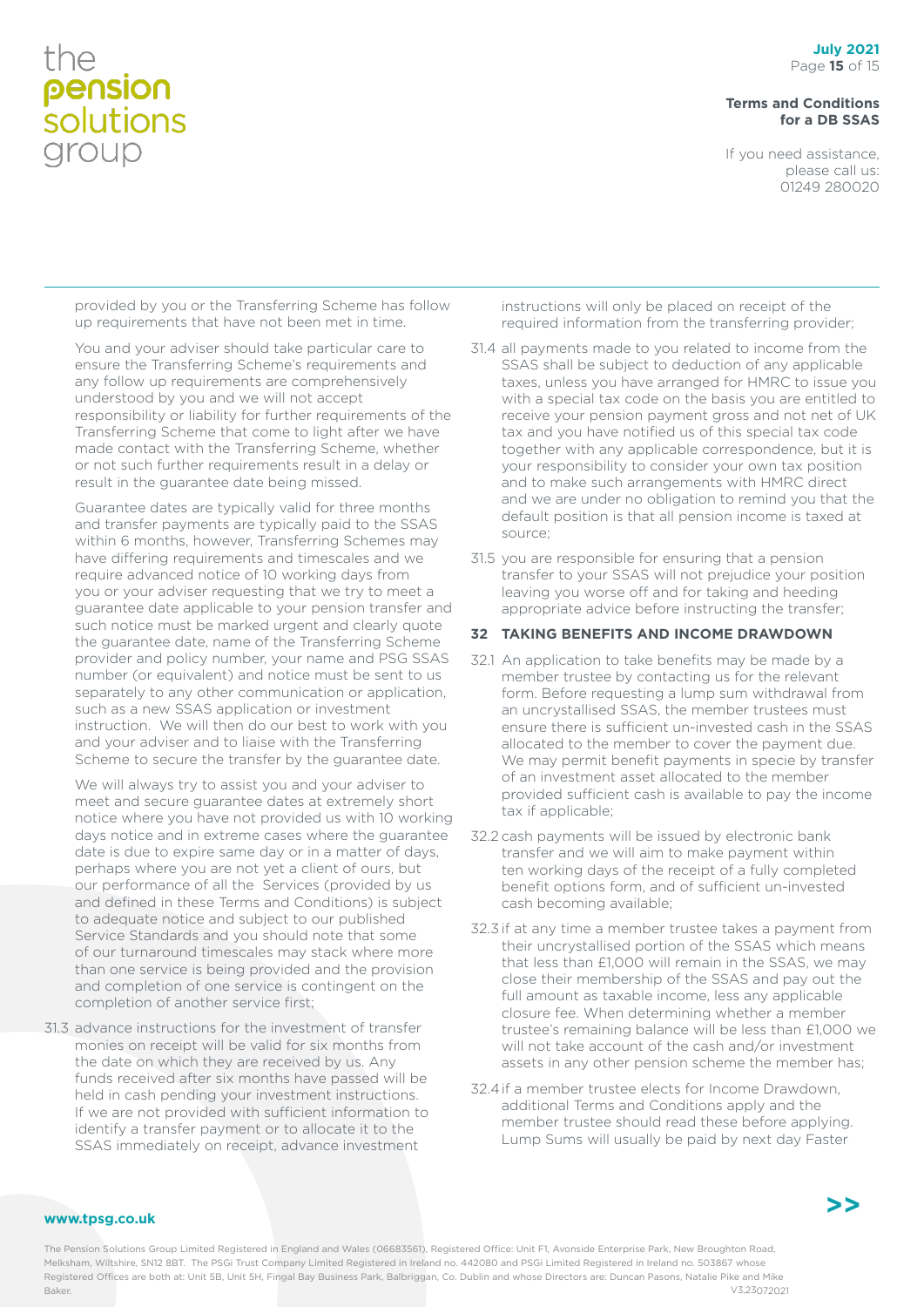#### **Terms and Conditions for a DB SSAS**

If you need assistance, please call us: 01249 280020

Payment or, if requested or if a requirement due to payment value, by CHAPS and the SSAS will pay any applicable bank fees.

#### **33 INSUFFICIENT FUNDS FOR BENEFITS AND INCOME DRAWDOWN**

33.1 The member trustees are responsible for ensuring that sufficient un-invested cash is available to cover any tax free cash due, a member's gross income payments and all fees. Where there is insufficient cash for us to meet a requested income payment in full, a reduced payment of the cash available will be made, save that we will not make any payment if the amount of the reduced payment would be less than £50.

#### **34 TIMING OF CHANGES TO INCOME DRAWDOWN**

34.1 All requests to change any aspect of Income Drawdown must be submitted in writing, and will be effective at the next payment date that occurs at least ten working days after receipt of your request.

#### **35 STOPPING INCOME DRAWDOWN**

35.1 A member trustee may choose to stop Income Drawdown and instead use the funds to purchase an annuity or transfer to another registered pension scheme.

#### **36 TERMINATION AND NOTICE**

- 36.1 These Terms and Conditions apply until the SSAS is wound up and all membership of the SSAS ceases or the SSAS lapses with no value and if the SSAS continues after the member's deaths the Terms and Conditions will apply to the members' nominated beneficiaries and any successors. If no monies are received within six months of the SSAS being established, we may close the SSAS and these Terms and Conditions will cease to apply;
- 36.2these Terms and Conditions may be terminated by you, by giving 30 days written notice to us of your intention to wind up the SSAS or have the SSAS taken over by another fit and proper scheme administrator and independent trustee;
- 36.3without affecting any other right or remedy available to us, these Terms and Conditions may be terminated by us immediately requiring you to have the SSAS taken over by another fit and proper scheme administrator and independent trustee or wind up the SSAS if:
- a) you fail to pay any amount due under the Agreement on the due date for payment and remain in default not less than 14 days after being notified in writing to make such payment;
- b) you commit a material breach of any of these Terms and Conditions which is irremediable or (if such breach is remediable) you fail to remedy that breach within a period of 7 days after being notified in writing to do so;
- c) you are liquidated or dissolved or declared bankrupt or otherwise unable to pay your debts as they fall due;
- d) we have reasonable grounds for believing you have committed or are about to commit a crime in connection with your use of the SSAS; or
- e) we are required to terminate these Terms and Conditions by any competent regulatory authority or as a matter of law.

in these circumstances we will provide you with advance written notice where it is reasonably practicable to do so.

- 36.4 in addition to the right to terminate set out above, we may also terminate these Terms and Conditions for any other reason, by giving you at least 30 days' written notice;
- 36.5termination of these Terms and Conditions shall be without prejudice to the completion of transactions already initiated under these Terms and Conditions. Such transactions will be completed by us as soon as practicable, provided that there are sufficient funds in the SSAS to pay us all outstanding amounts owing to us under these Terms and Conditions;
- 36.6on termination of these Terms and Conditions you will pay us all outstanding costs, fees, charges or expenses relating to the SSAS and any transactions already initiated prior to termination or in respect of fees owed for aborted transactions. You will also pay any expenses necessarily incurred by us in terminating these Terms and Conditions and in concluding outstanding obligations and you will bear any losses necessarily realised in concluding any outstanding obligations;
- 36.7 cheques or payment orders that remain un-cashed and residual account balances may not attract further interest;
- 36.8fees will apply to the termination of the SSAS;
- 36.9in the event of the termination of the Agreement all fees then due to us shall be payable and no fees paid shall be refundable. We will endeavour to deal with matters promptly and to cooperate fully with



#### **www.tpsg.co.uk**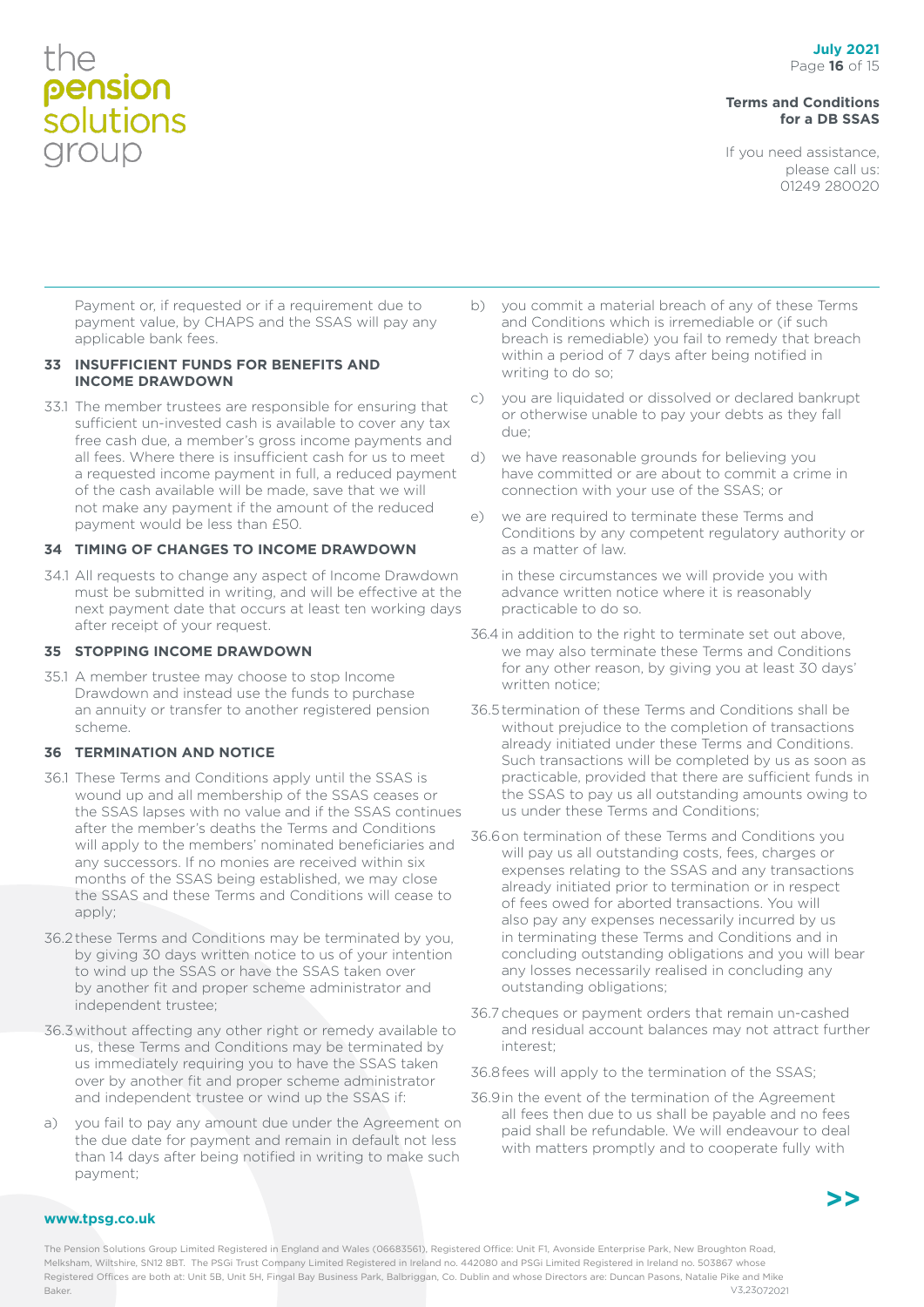#### **Terms and Conditions for a DB SSAS**

If you need assistance, please call us: 01249 280020

all relevant parties. We will charge a transfer out fee for any pension transfers to an alternative registered pension scheme and any fees applicable in respect of any other transactions we may undertake as part of the Services in the course of dealing with termination. Fees will continue to be due and payable until termination is complete and the Services have ceased;

- 36.10on death of a member, the member's representatives should send us either the original or a certified copy of your Death Certificate, and we will continue to rely on these Terms and Conditions until the SSAS is closed and they will continue in force if the SSAS remains open for the benefit of the members nominated beneficiaries and any successors;
- 36.11if a member applies to transfer benefits from the SSAS, either to purchase an annuity or to transfer to another registered pension scheme, we will not make the transfer until we have received the relevant forms which can be obtained from us and upon the completion by us of full due diligence on the receiving registered pension scheme in order to satisfy ourselves that the transfer is a permitted, authorised and bona fide pension transfer and that the receiving scheme is a bona fide scheme capable of accepting the pension transfer. We will not be responsible for any delays in dealing with third parties, including HMRC during the course of satisfying ourselves that the pension transfer is a permitted transfer or during the course of giving effect to the transfer of investment assets out of the legal ownership of the Independent Trustee and the member trustees to a new trustee or any financial losses due to such delays. Pension transfers of crystallised funds will only be permitted as full transfers and partial transfers of crystallised funds will not be permitted. In specie transfers of assets will be made first and cash transfers will be paid last once all in specie transfers are complete. We will exercise our absolute discretion as to the timing and order in which transfers of investment assets and cash are made but this will not affect a member's statutory right to a pension transfer.

#### **37 EVENTS OUTSIDE OUR CONTROL**

37.1 An "Event Outside Our Control" means any act or event beyond our reasonable control, including without limitation; strikes, lock-outs or other industrial action by third parties, civil commotion, riot, invasion, terrorist attack or threat of terrorist attack, war (whether declared or not) or threat or preparation for war, fire, explosion, storm, flood, earthquake, subsidence,

epidemic or other natural disaster, or failure of public or private telecommunications networks;

37.2 we will not be liable or responsible for any failure to perform, or delay in performance of, any of our obligations under these Terms and Conditions that is caused by an Event Outside Our Control. If an Event Outside Our Control takes place that affects the performance of our obligations under these Terms and Conditions we will notify you as soon as reasonably practicable and our obligations under these Terms and Conditions will be suspended and the time for performance of our obligations will be extended for the duration of the Event Outside Our Control.

#### **38 THIRD PARTY RIGHTS**

38.1 A person, other than one of our group companies, who is not a party to this Agreement shall have no right under the Contracts (Rights of Third Parties) Act 1999 to enforce any of its terms.

#### **39 SEVERABILITY**

39.1 In the event that any part of the Agreement is held to be invalid or unenforceable, the remainder will continue in full force and effect.

#### **40 UNAUTHORISED PAYMENTS**

40.1 We may, from time to time, be charged with a scheme sanction charge by HMRC in respect of unauthorised payments made from the SSAS. A scheme sanction charge is a standalone charge to tax that becomes payable by the scheme administrator when a scheme chargeable payment is made in accordance with the Finance Act 2004 (as amended) and whilst we will make reasonable efforts to block any transaction or payment which we reasonably believe will be deemed to constitute an unauthorised payment, in the event such a payment arises, the scheme sanction charge will be deducted from the SSAS.

#### **41 LIMITATION OF LIABILITY**

41.1 It is hereby declared by the Parties that we and the Independent Trustee have no beneficial interest in the SSAS, that the Independent Trustee's interest in the SSAS is as a trustee only and that our total aggregate liability and the liability of the Independent Trustee individually or together shall be in all respects and for all purposes (including without limitation in tort (including negligence), breach of statutory duty, contract, misrepresentation, restitution or otherwise howsoever arising) limited to the value of the SSAS



#### **www.tpsg.co.uk**